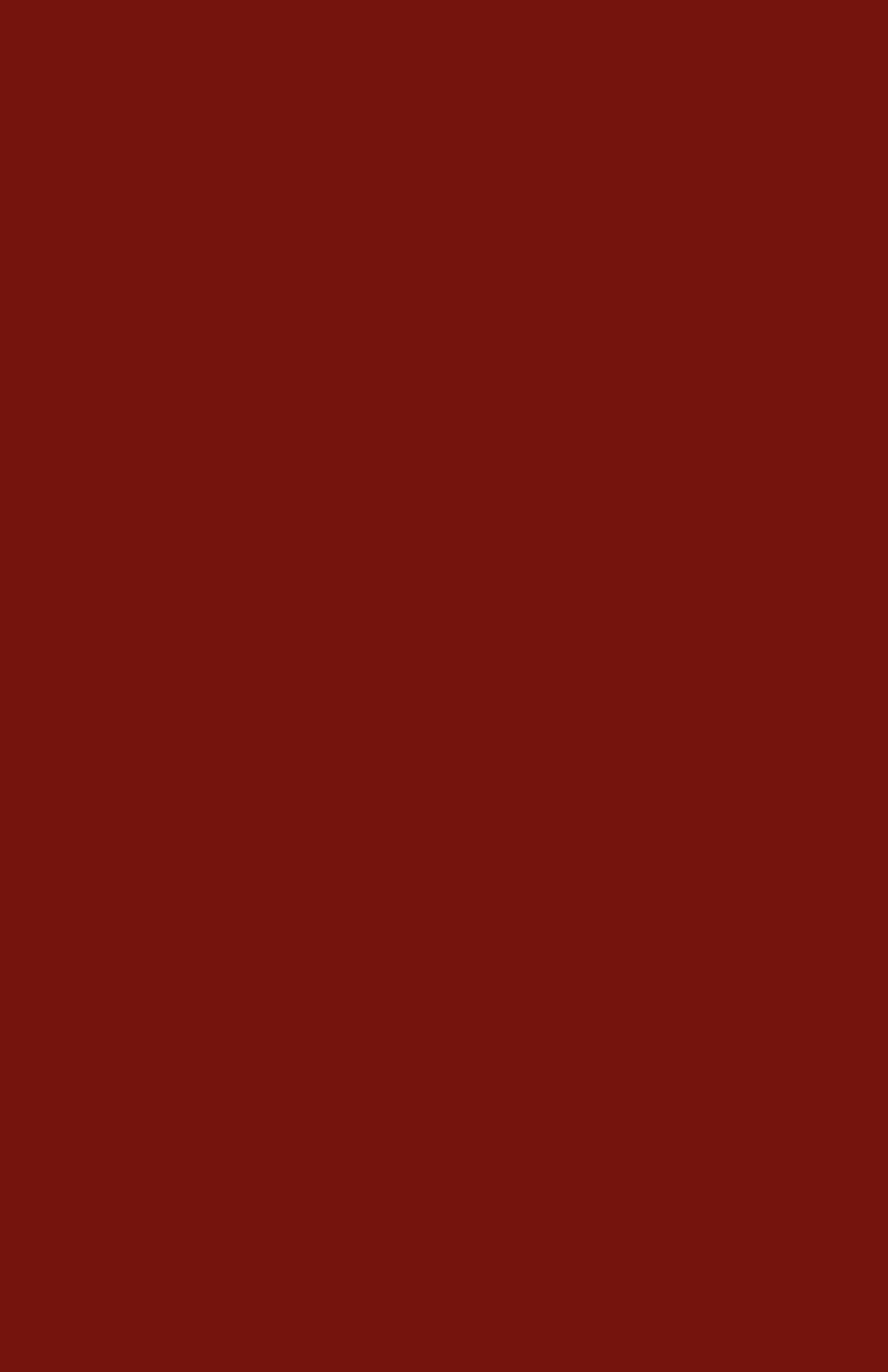# Managing MS Through Rehabilitation

#### BY LISA J. BAIN WITH R ANDALL T. SCHAPIRO, MD & SUSAN E. BENNETT, PT, DPT, EDD, NCS, MSCS

By Lisa J. Bain, professional science and medical writer; Randall T. Schapiro, MD, President, The Shapiro Multiple Sclerosis Advisory Group and Clinical Professor of Neurology (retired), University of Minnesota; and Susan E. Bennett, PT, DPT, EdD, NCS, MSCS, Clinical Professor, Rehabilitation Sciences, University at Buffalo.

Reviewed by: James Bowen, MD; Barbara Giesser, MD; Pat Kennedy, RN, CNP, MSCN; Sue Kushner, MS, PT; Christine Smith, OTR/L, MSCS.

© 2016 NATIONAL MS SOCIETY. ALL RIGHTS RESERVED.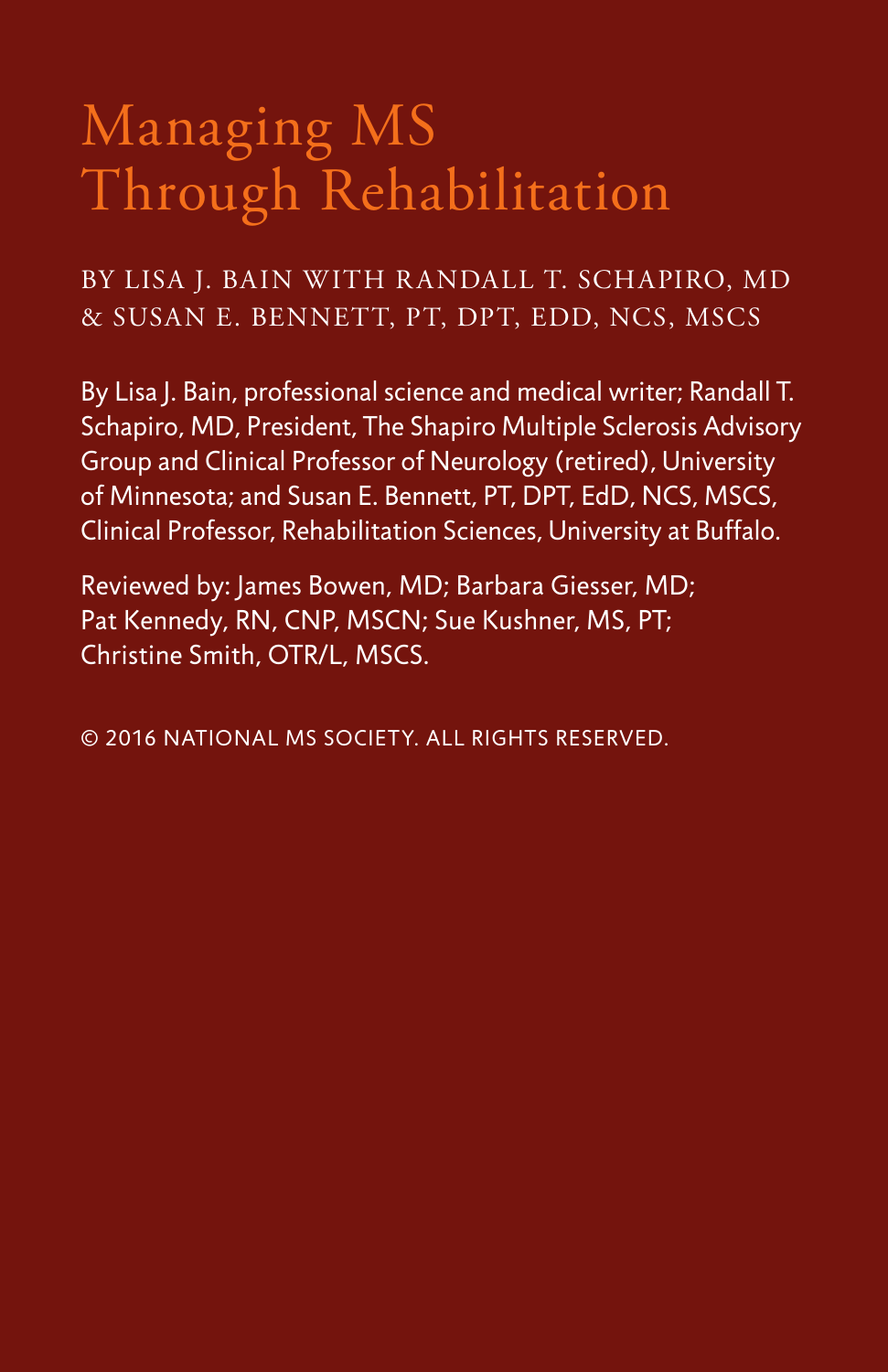# Introduction

Multiple sclerosis (MS) is a chronic inflammatory, demyelinating disease of the central nervous system (CNS). The clinical course, which varies for each individual, is typically characterized by relapses (also referred to as attacks or exacerbations) and remissions. During a relapse, inflammation causes old symptoms to suddenly worsen or new ones to appear. During a remission, the symptoms partially or completely disappear as the inflammation subsides. Some people with MS experience a more steadily progressive form of MS, with or without any inflammatory relapses along the way. Regardless of the kind of MS you have, it is important for you to know how to promote your own health and wellness, manage whatever symptoms you may be experiencing, and optimize your ability to function comfortably and safely in your everyday activities. This booklet provides information about the important role rehabilitation can play in helping you live well with MS and introduces the healthcare professionals who will work with you along the way.

## What is Rehabilitation?

Rehabilitation (or rehab) is focused on improving all levels of function that may have been changed or lost (following a relapse, for example) and maintaining optimal function. The goal of rehabilitation is always to maximize your independence and participation in everyday life.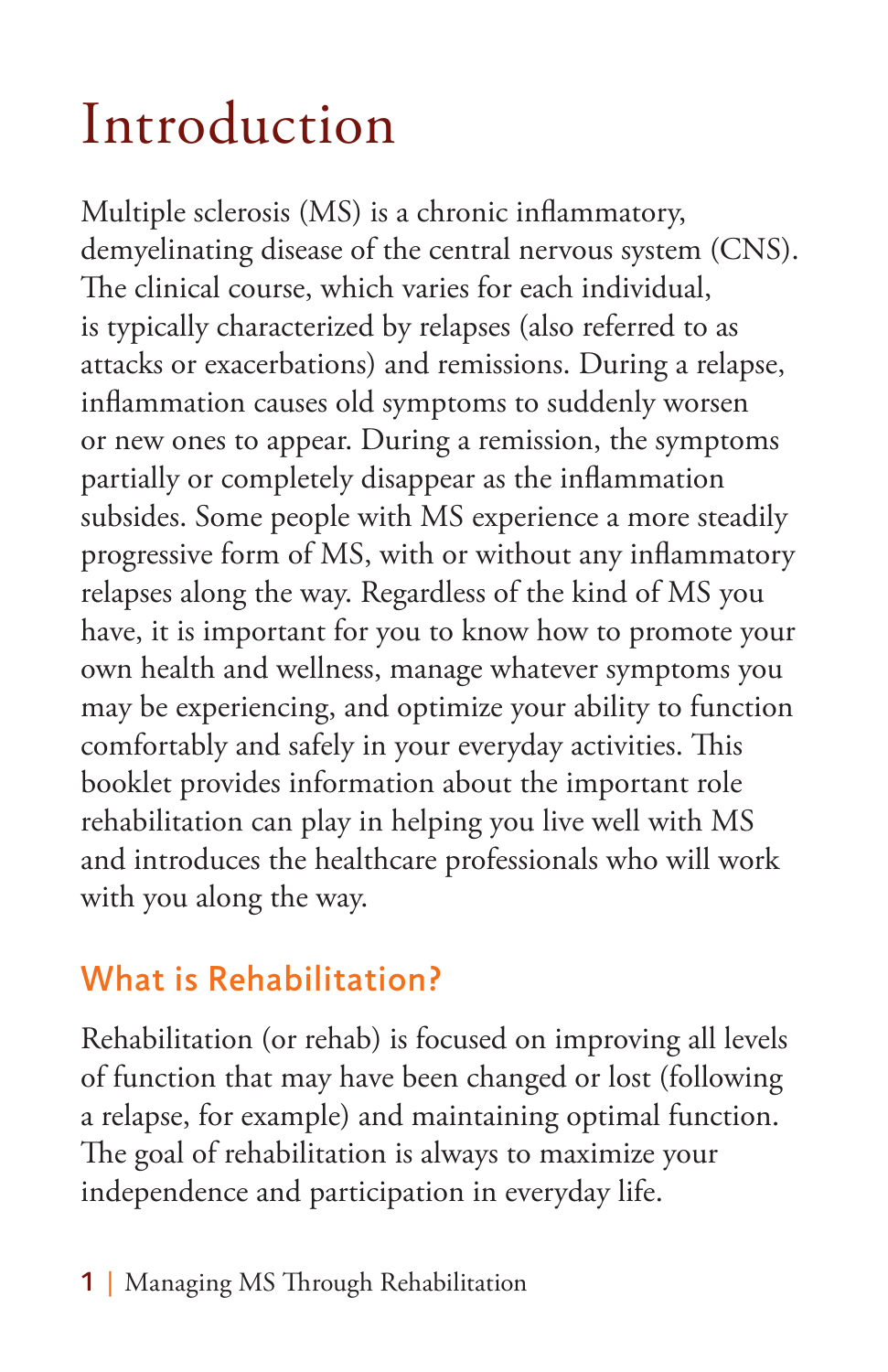Following a relapse or exacerbation, an aggressive and personalized rehab program will help you recover your strength and mobility as much as possible. The program is likely to involve stretching, strengthening and retraining muscles to improve function, and an aerobic conditioning component. When needed, the program will also teach you how to use new techniques or aids to achieve safe and independent mobility.

Periodic rehabilitation sessions are useful for regular "tune-ups" of functional mobility, strength, spasticity and cardiovascular fitness, particularly if a relapse has occurred or you have experienced other health issues. For individuals whose MS is more steadily progressive, maintenance rehabilitation can help preserve as much physical function as possible, while also promoting general health and wellness.

Once your scheduled rehabilitation sessions have ended, you will be able to maintain your achieved strength and mobility through a home-based exercise program designed specifically for your needs.

Rehabilitation professionals also address problems with selfcare and task performance at work and at home, including the use of various types of adaptive equipment and assistive technology. Speech and cognitive changes, including word finding and memory, can also be addressed by rehabilitation professionals (occupational therapists or speech/language pathologists) for optimizing daily performance.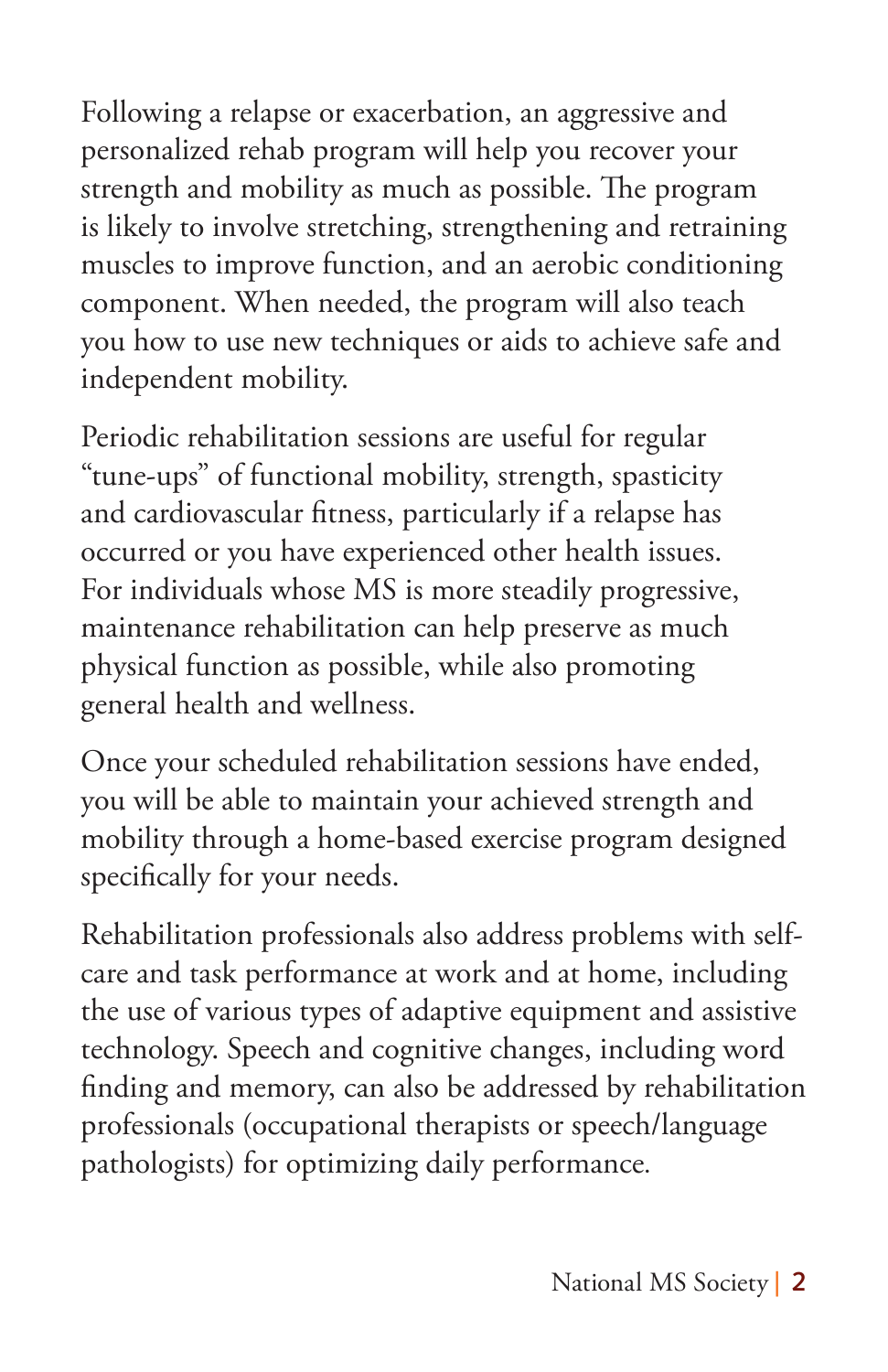## THE WORLD HEALTH ORGANIZATION USES SOME TERMS YOU SHOULD KNOW:

- Impairment a problem in a body system or a body part that significantly deviates from the norm (symptoms you experience).
- Activity limitation a problem in performing a task or action.
- Participation restriction  **a problem in the**  manner or extent of a person's ability to be involved in a life situation.

These terms are used by rehabilitation professionals worldwide to make distinctions important to problem solving.

Suppose your MS causes your left foot to drop down each time you take a step. This is an **impairment** called "foot drop." It makes walking difficult and increases your chances of tripping. Trouble walking is an **activity limitation**. But foot drop can be corrected with a lightweight orthotic. For many people, using this type of adaptive equipment means living life as usual. But a runway fashion model would need to change or adapt her career because this impairment causes a **participation restriction** in the kind of work she does.

Rehab professionals focus on reducing participation restrictions and activity limitations.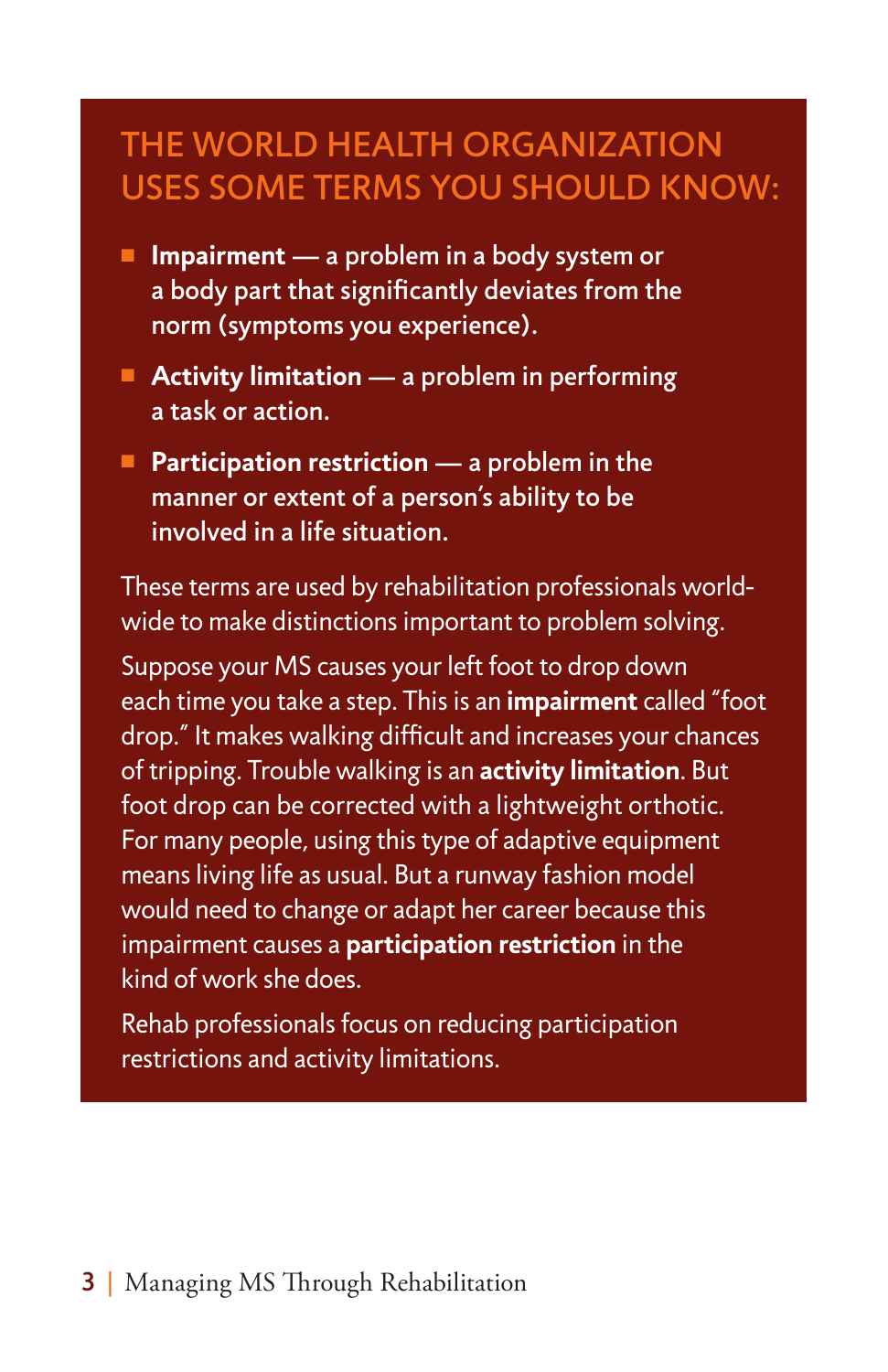## Who Can Benefit from Rehab?

Everyone with MS, whether the person's symptoms are mild or severe, can benefit from rehabilitation. Scientific studies have demonstrated sustained functional benefit for individuals with MS who participated in supervised rehabilitation programs.

For people with mild or "invisible" symptoms, a rehabilitation approach emphasizes education, energy management and physical fitness. Participating in rehabilitation early on can establish positive behavior patterns that will come in handy should other problems surface later. When activity limitations exist, rehabilitation focuses on making the most of existing strength and abilities. When challenges occur with memory and/or multi-tasking of daily activities, a rehabilitation specialist should be consulted for evaluation and treatment.

Rehabilitation can also have important benefits for a person's relationships with family and friends. Part of a rehab program may involve learning how to deal with changes in mobility; utilizing tools and mobility aids that allow full participation in activities with others; modifying environments to reduce restriction; and teaching other people how to provide assistance in ways that are physically and emotionally beneficial.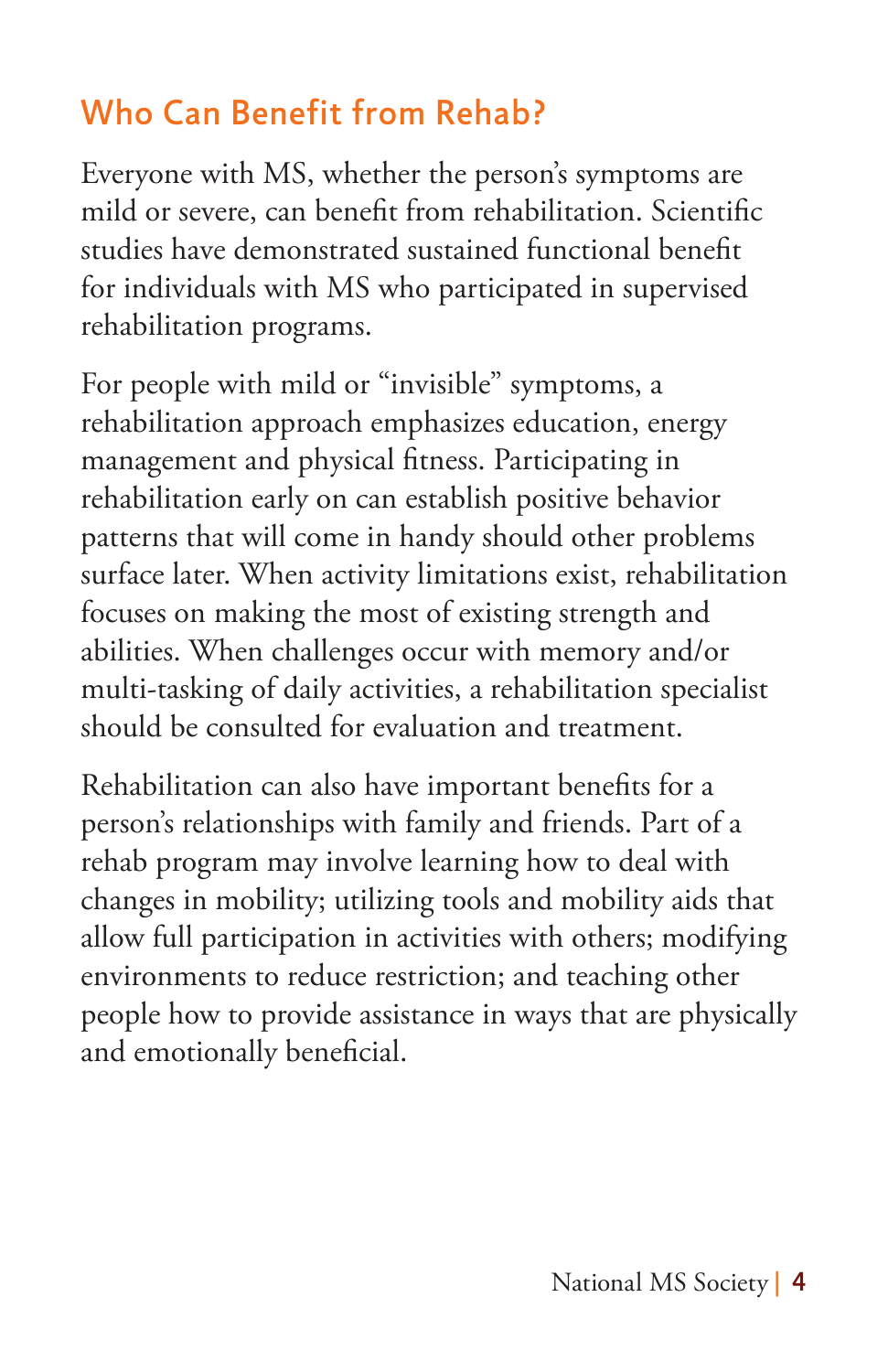# Finding or Building a Program

Your neurologist, family doctor, nurse or other healthcare professional may refer you to a rehabilitation clinic or to independent therapists. If appropriate and indicated, some therapies may be provided in your home through a home healthcare agency.

Most comprehensive MS centers offer a team approach in which the medical, psychosocial, and rehabilitation aspects of care are integrated. Integrated programs not solely devoted to MS can be found in physical medicine and rehabilitation (physiatry) departments of many major hospitals. They may be offered on an inpatient or outpatient basis and are usually run by a neurologist or physiatrist (an MD who specializes in physical medicine and rehabilitation).

Each person with MS has a unique set of symptoms and circumstances that requires a personalized combination of rehabilitation techniques. Evaluation is the first step. In addition to assessing your physical abilities, cognition and personal goals, your evaluation may also include an assessment of your environment to see if modifications to your home or workplace would be useful.

Whether or not you go to an MS center, it is important to be an educated consumer. You should consider the expertise and experience that prospective therapists have with MS. The National MS Society (1-800-344-4867) can provide referrals.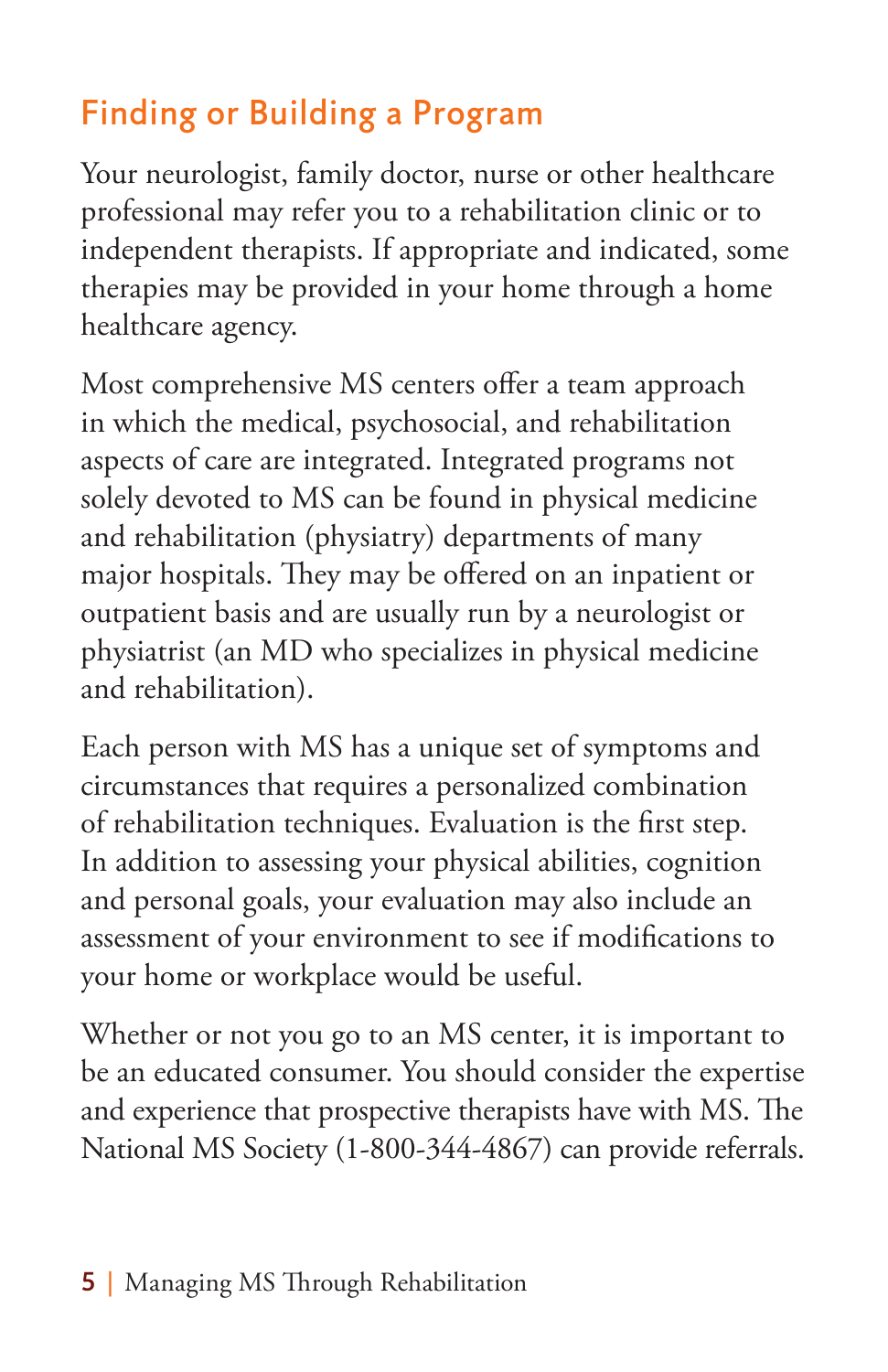## THINGS YOUR DOCTOR SHOULD KNOW

The National MS Society's paper, **Rehabilitation: Recommendations for Persons with Multiple Sclerosis**, recommends that:

- People with MS should be referred for assessment by rehabilitation professionals when there is an abrupt or gradual worsening in functional limitations or increase in impairment that has a significant impact on mobility, safety, independence and/or quality of life.
- $\blacksquare$  Assessment for rehabilitation services should be considered early in the disease when behavioral and lifestyle changes may be easier to implement.
- $\blacksquare$  The frequency, intensity and setting of the rehabilitative intervention must be based on individual needs.
- $\blacksquare$  Third-party payers should cover appropriate and individualized services for people with MS.

Visit **nationalMSsociety.org/rehabrecs** to read more or call 1-800-344-4867 to request a hard copy.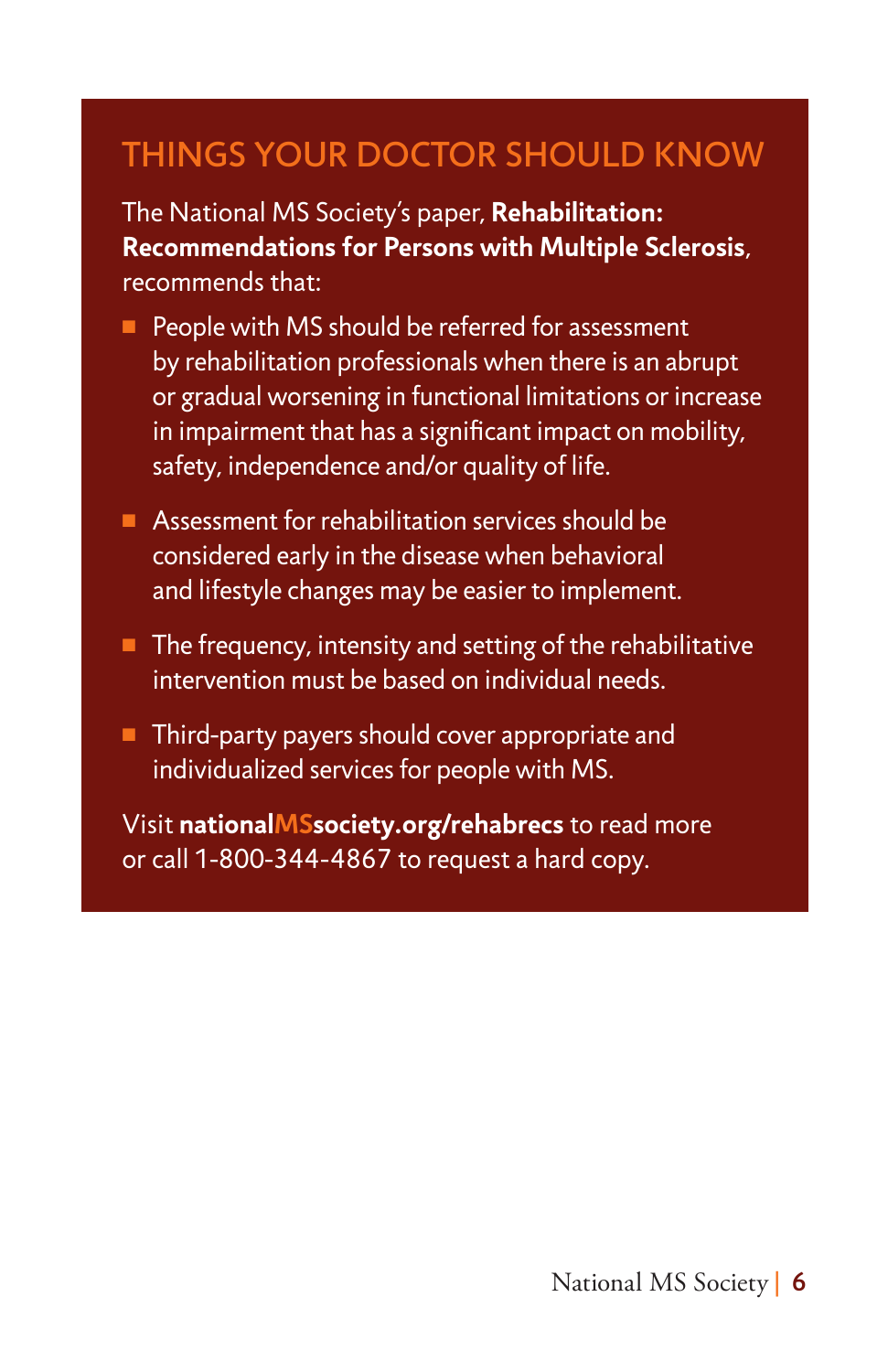Rehabilitation therapists who specialize in MS may be credentialed as MS Certified Specialists (MSCS). These professionals have demonstrated their years of clinical experience and knowledge in MS through formal application and review by the Consortium of MS Centers and by passing a national examination.

A good source of information on assistive devices for people with disabilities is ABLEDATA. For information, contact: ABLEDATA, 103 W Broad Street, Suite 400, Falls Church, VA 22046, 1-800-227-0216, **abledata.com**.

# About MS Rehabilitation Professionals

# Physical Therapists (PTs)

Physical Therapists (PTs) who work with individuals with MS focus on all aspects of mobility at home and in the community, and address many of the impairments that challenge or restrict mobility (e.g., weakness, spasticity, balance dysfunction).

#### **Mobility**

To keep mobile, a person with MS may need gait (walking) training, assistive devices when appropriate, and specific exercise programs to address the impairments, and medication(s), if needed (for example, Ampyra®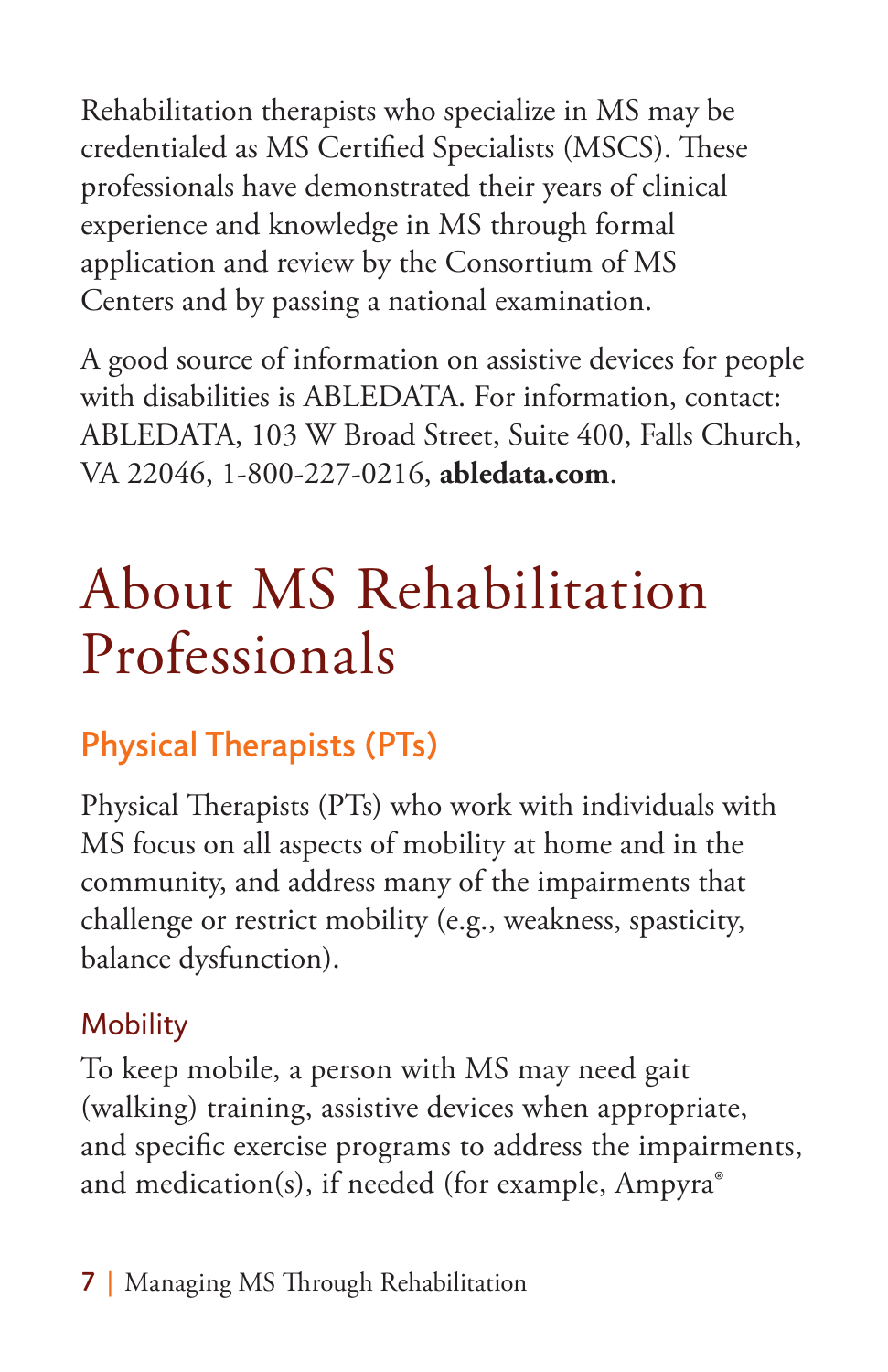to increase walking speed and medications to address spasticity — see page  $13$ ).

Since walking requires balance, coordination, upper-body control, strength and endurance, rehabilitation requires evaluation of all of these areas. Symptoms or impairments of MS that affect walking include weakness, tremor, visual disturbances, sensory changes, spasticity, and problems with balance and coordination. Physical therapy, medications, walking devices and/or appropriate footwear may be needed. Adaptations may also be needed in the home and workplace to optimize mobility, comfort and safety.

People may see assistive devices as symbols of disability or as a sign of "giving in" to the disease. Or, they may fear that using an assistive device will lead to greater weakness, so they refrain from using devices that actually enhance independence and prevent fatigue. Mobility aids help people conserve energy while carrying out their daily activities, therefore allowing them to do more throughout the day. In other words, mobility devices are helpful tools for everyday living. Look at mobility devices as tools. A carpenter can't work without proper tools, and some people with MS can't move about easily on their own without the proper tools.

A full range of tools are available to help people stay functionally mobile, comfortable and safe. Visit **nationalMSsociety.org/mobility** to determine if and when a mobility device might be appropriate, and learn about the comprehensive evaluation for a wheeled mobility device.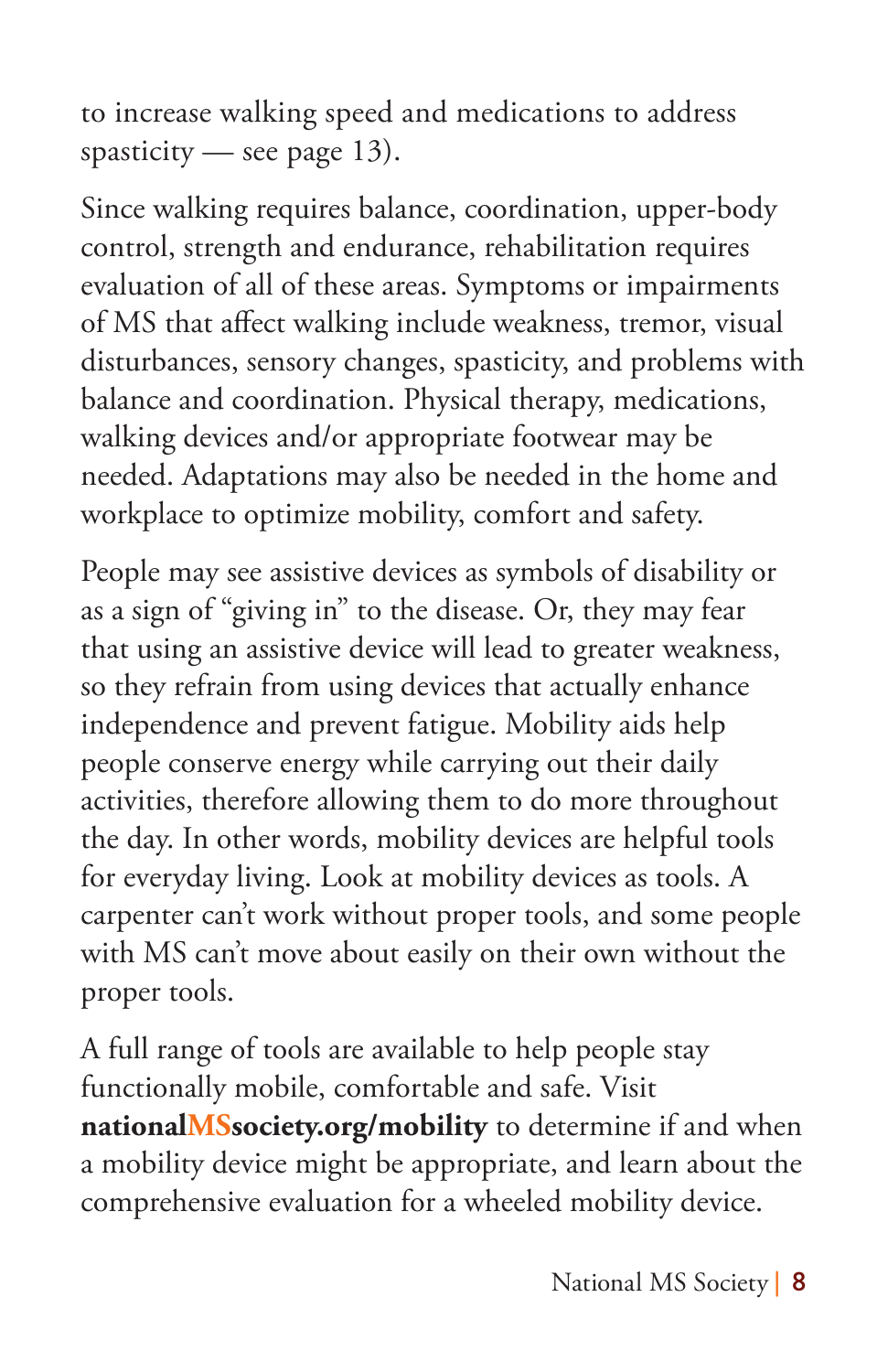The tools for mobility are now lighter, easier to handle, more attractive, and more comfortable than ever. A physical therapist can determine which mobility tools are appropriate to your needs and teach you the skills you need to use them well. The mobility "tool chest" includes:

**n** Orthotics are braces that are used to position a weak or spastic limb. In MS, an orthotic may be used to manage foot drop (a symptom that causes the toe of the shoe to drag and scrape the ground during walking and may cause the person to trip or fall), decrease the fatigue caused by the inability to pick the foot up when walking, and can increase stability in the ankle. An ankle-foot orthosis (or AFO) is the most commonly prescribed orthotic for weakness and/or spasticity in the ankle and lower leg. The AFO fits inside the shoe and comes up along the back of the calf (plastic versions) or around from the ankle to the back of the calf using a small strut (in carbon fiber versions). In instances of knee instability, an AFO with a joint or a brace that comes above the knee to provide stability (knee ankle foot orthotic) may be prescribed.

Functional electrical stimulators (FES) can supplement the benefits of a rigid AFO by wirelessly activating the peroneal nerve on the outer part of the calf just below the knee. This device bypasses the brain's stimulus to the nerve, activating the calf muscle to contract and pick the foot up for clearance in walking. Individuals should be evaluated by a physical therapist to determine if the FES is effective in improving their gait.

In some instances where the muscle that picks the foot up is weakened or fatigued, a dorsi-flexion assist orthosis may be recommended. These particular devices assist in picking the toes up for walking, but do not provide stability to the ankle joint, nor do they control spasticity.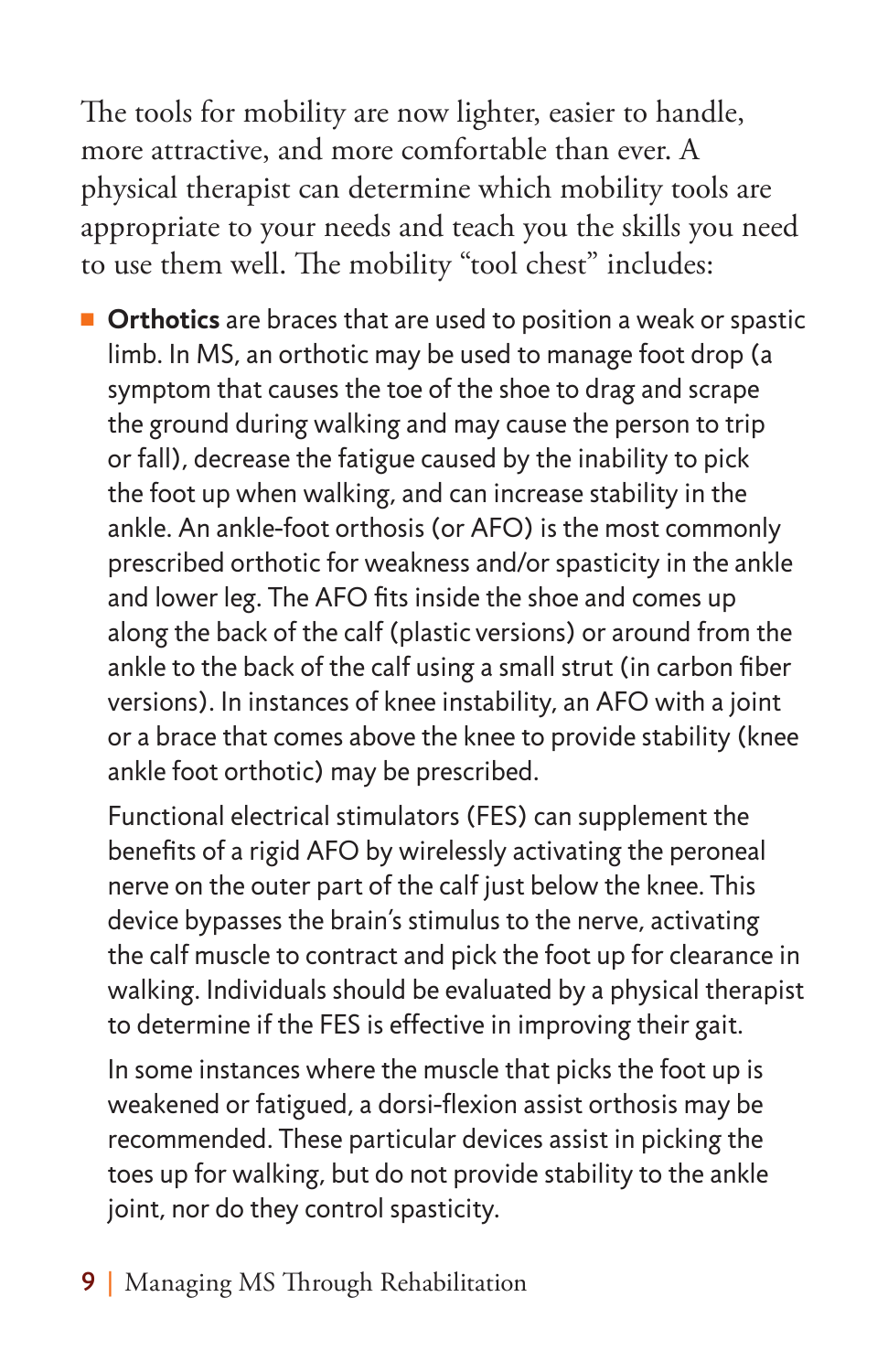■ A straight **cane** or quad cane can provide support for balance and/or weakness of the legs. If one leg is weak, the cane is used in the opposite hand. Two canes (or transitioning to the use of crutches) may be needed if both legs are weak. Although decorative canes can be purchased, asking friends and family to decorate and personalize a cane is a great way to get loved ones involved and be creative. A physical therapist can help with sizing and providing instruction on the best way to utilize a cane.

**E** Crutches provide greater stability when weakness is more limiting and canes are not sufficient to provide the needed support. Forearm crutches, called Canadian or Lofstrand crutches, are stable and enable use of one hand to open a door when the forearm cuff is secured on the arm. Axillary crutches, which come up to the underarm region, provide greater stability than the forearm crutch. As with the canes, crutches should be sized for each individual with instructions in how to use them. Be sure to learn about proper use of axillary crutches, as excessive pressure in the underarm region can cause nerve injuries.

**Nalkers** may be prescribed when there is weakness in the legs or when balance is impaired. There are a variety of walkers from the standard walker with four legs, to two- and fourwheeled walkers. Most walkers fold up so they are easy to transport in the car. Standard walkers are used more with weakness in the legs, whereas wheeled walkers are more suitable for individuals with balance issues. Four-wheeled walkers have hand brakes and seats that are convenient when fatigue becomes a factor during walking.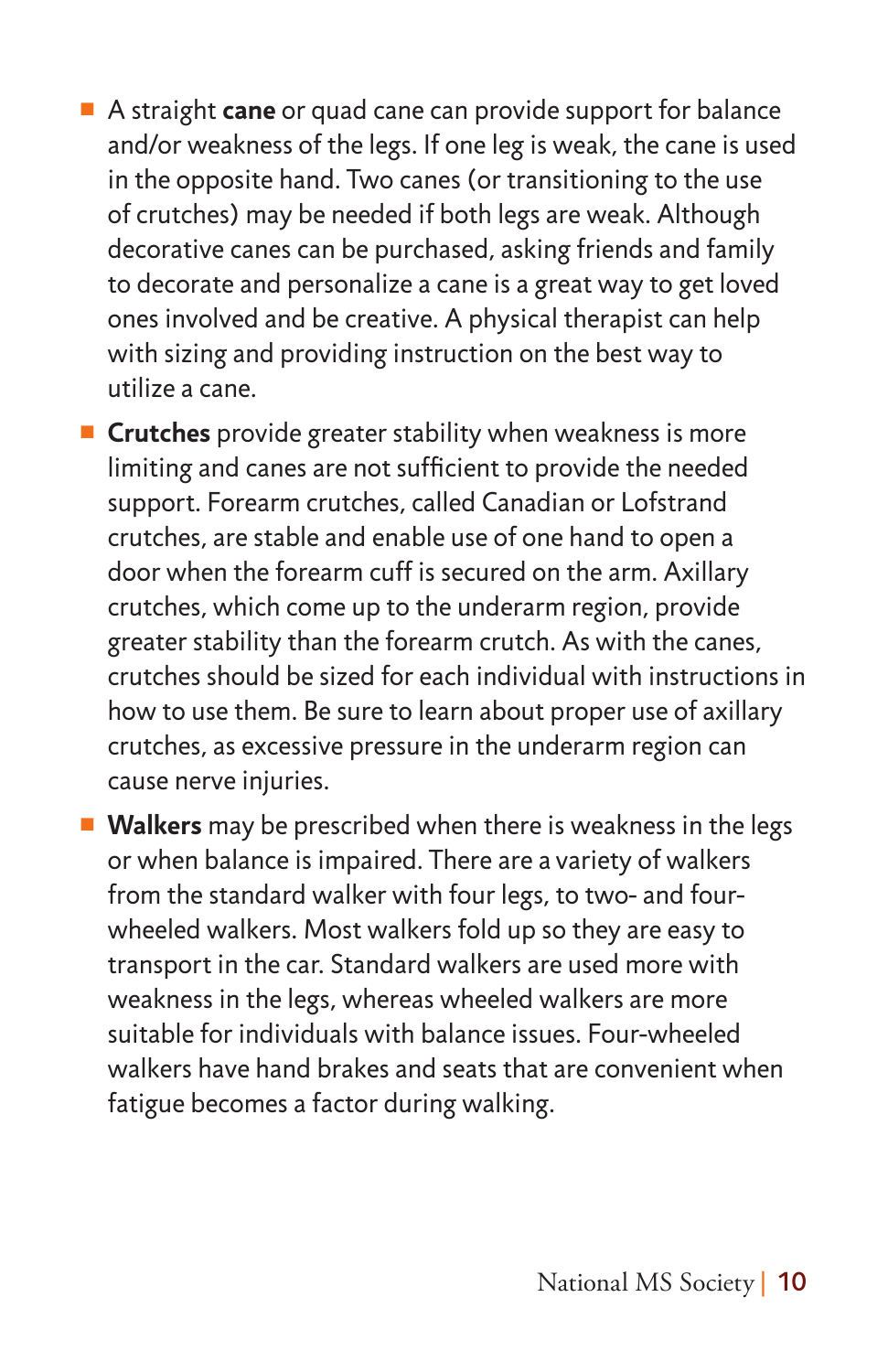**Nheelchairs** or three-wheeled scooters provide mobility when walking is limited or no longer a safe means of locomotion. Motorized scooters and manual (arm-driven) or motorized wheelchairs are often used by individuals who can walk a short distance but need to conserve their energy. People who use scooters must have trunk control in order to sit comfortably and safely. Manual wheelchairs can be customized for seating, but most individuals who can propel their own chair simply use a seat cushion. Individuals who use a motorized wheelchair or "power chair" have a variety of options for seating and positioning as well as options for modifications to the hand-control for propulsion. Consult with an Assistive Technology specialist, or an occupational or physical therapist when making decisions about the type of wheelchair to purchase. In many instances, once a wheelchair or scooter is purchased through the patient's health insurance, there is a period of time before a different device (providing more support or control) can be purchased.

Any type of assistive device, or changing from one type of assistive device to another should be done under the supervision and recommendation of a physical therapist.

### Balance

A comprehensive evaluation should be performed by a physical therapist to determine the underlying cause of the balance dysfunction. Once that is identified, a PT can provide balance retraining through exercises that emphasize core stability, leg strength and flexibility, and/or specific retraining of the visual and vestibular [inner ear] systems if there is a deficit. Techniques to reduce upper-extremity and lower-extremity tremors can also be valuable when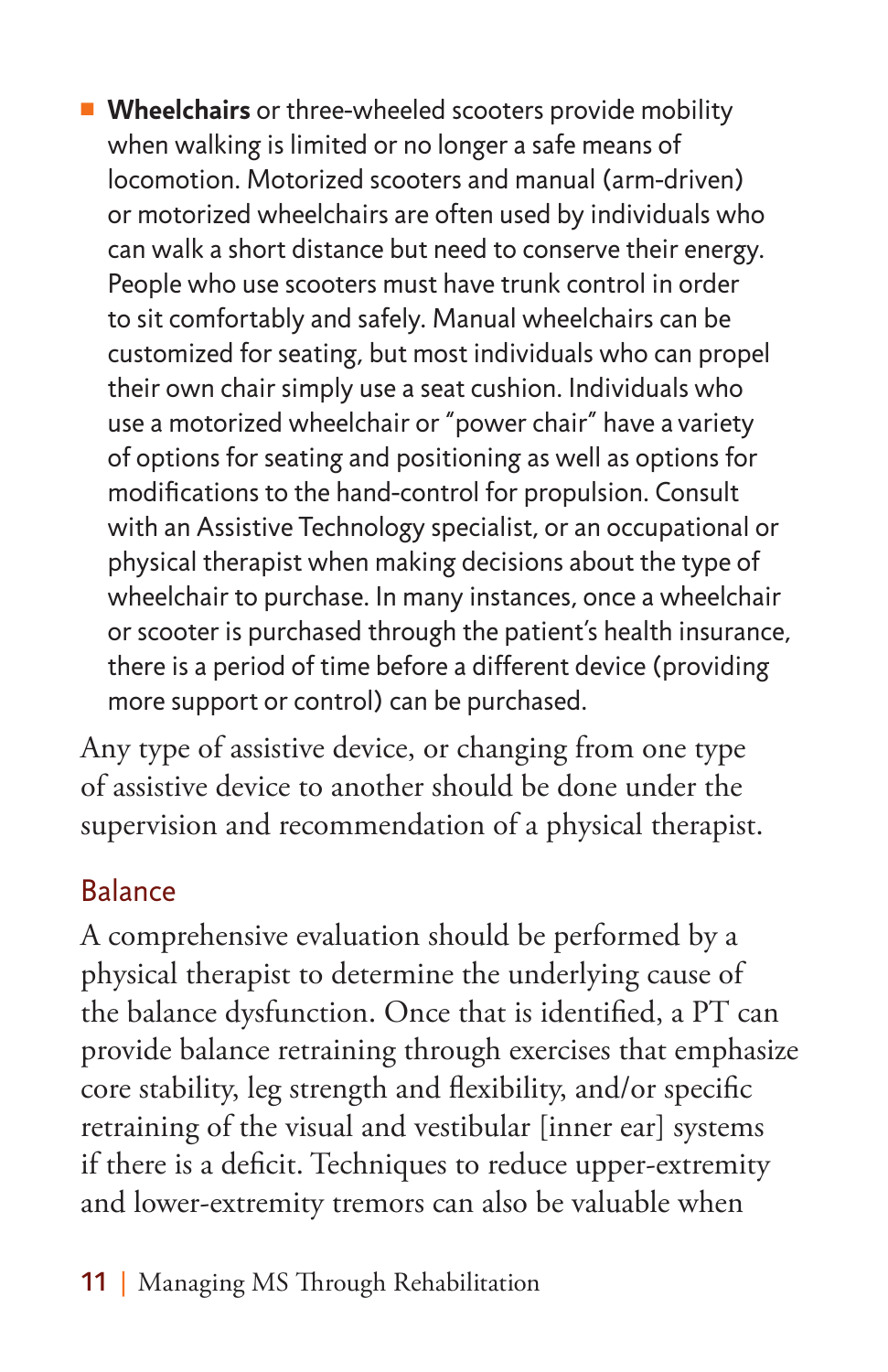this contributes to balance dysfunction. Sensory issues or lack of sensation in feet or other parts of the body may need to be addressed as they may contribute to balance and coordination problems.

#### **Weakness**

Weakness, whether from an MS inflammatory lesion or the result of disuse, should be addressed through specific strengthening exercises prescribed by the physical therapist. The exercise regimen should include a specific exercise program to be done at home as well as the exercise and task-specific training that would be practiced in the PT clinic or during a home care PT visit. Increasing or maintaining muscle strength is paramount to improving or maintaining mobility. It is imperative to keep strong the muscles that are intact and working, either fully or partially.

### **Spasticity**

Normal movements require a coordinated sequence: as one muscle contracts, an opposing muscle must relax. MS can disrupt this process, resulting in involuntary contractions of muscles that can impair movement. This type of involuntary contraction is called spasticity, and may also be described as "increased tone." The affected body part becomes stiff or difficult to move and feels heavy. The involuntary contraction may feel like a mild muscle spasm or cramp, or it may be painful. When spasticity impacts movement, (walking or transfers) or is painful, the provider managing the patient should be contacted.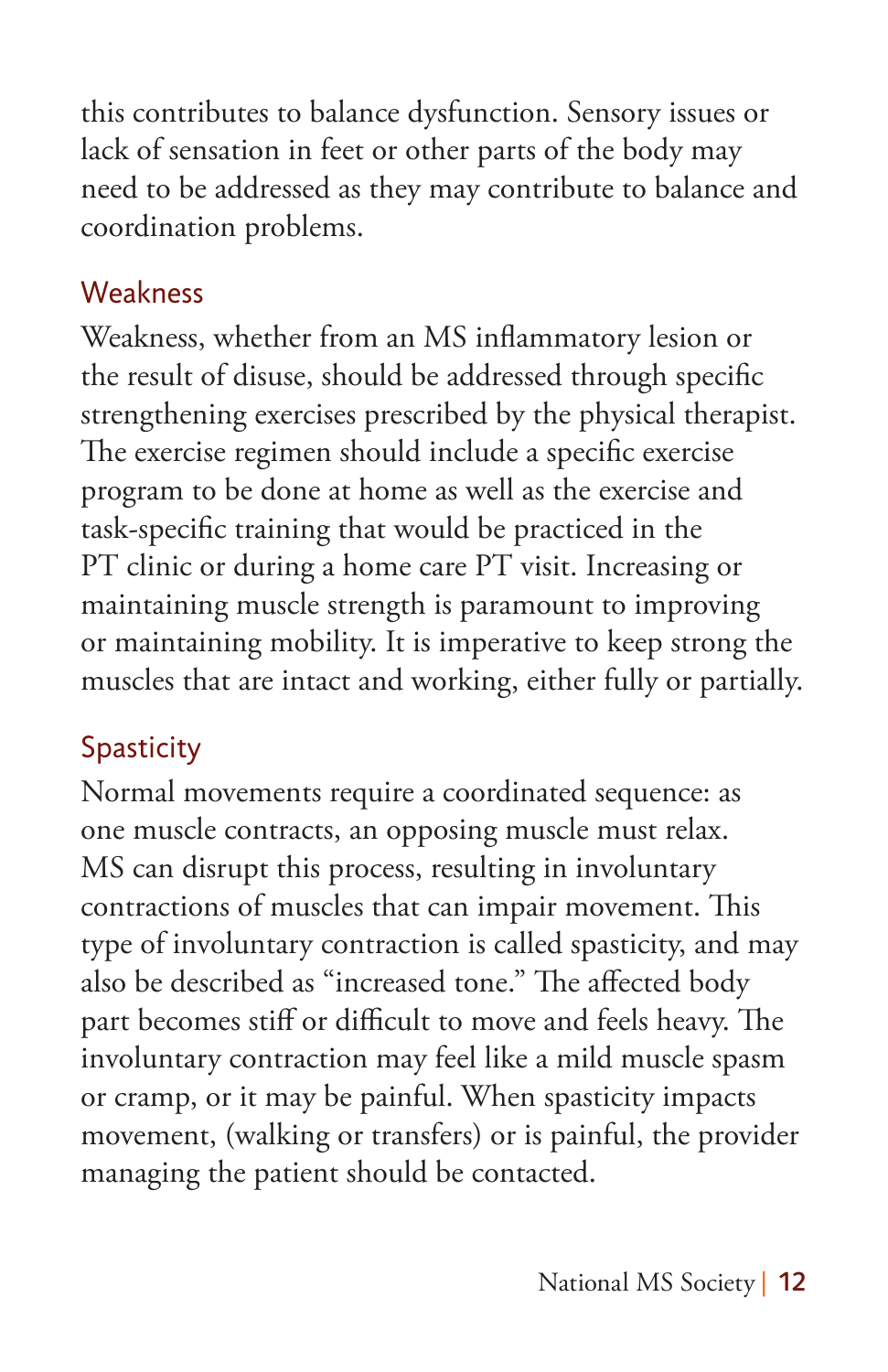Spasticity can be managed with the help of a physician and a PT. A combination of medication, exercises, and adaptive devices may be prescribed. Exercise programs will likely include stretching and range-of-motion exercises. Exercise in a cool swimming pool is helpful because the buoyancy of the water makes smooth movements easier. Passive exercise (when someone else moves the person's limbs) and regular stretching are particularly effective for managing spasticity. Specific positioning, sometimes with bracing, can also help to decrease spasticity. Medications that may be prescribed include Lioresal® (baclofen), Zanaflex® (tizanidine), and Botox® (onabotulinumtoxinA).

#### Physical fitness

Appropriately-designed exercise programs are of enormous benefit to people with MS. Exercise helps maintain and build endurance. After a flare-up of MS, exercise can help restore function and re-energize a person through promoting cardiovascular function that enhances oxygen and glucose to the muscles and brain. A PT, physiatrist or exercise physiologist can provide the best advice on a good program that includes aerobic and non-aerobic exercises. Seek help from someone who is experienced in working with people with MS. And choosing physical activities and exercises that are enjoyable makes it easier to continue doing them on a regular basis.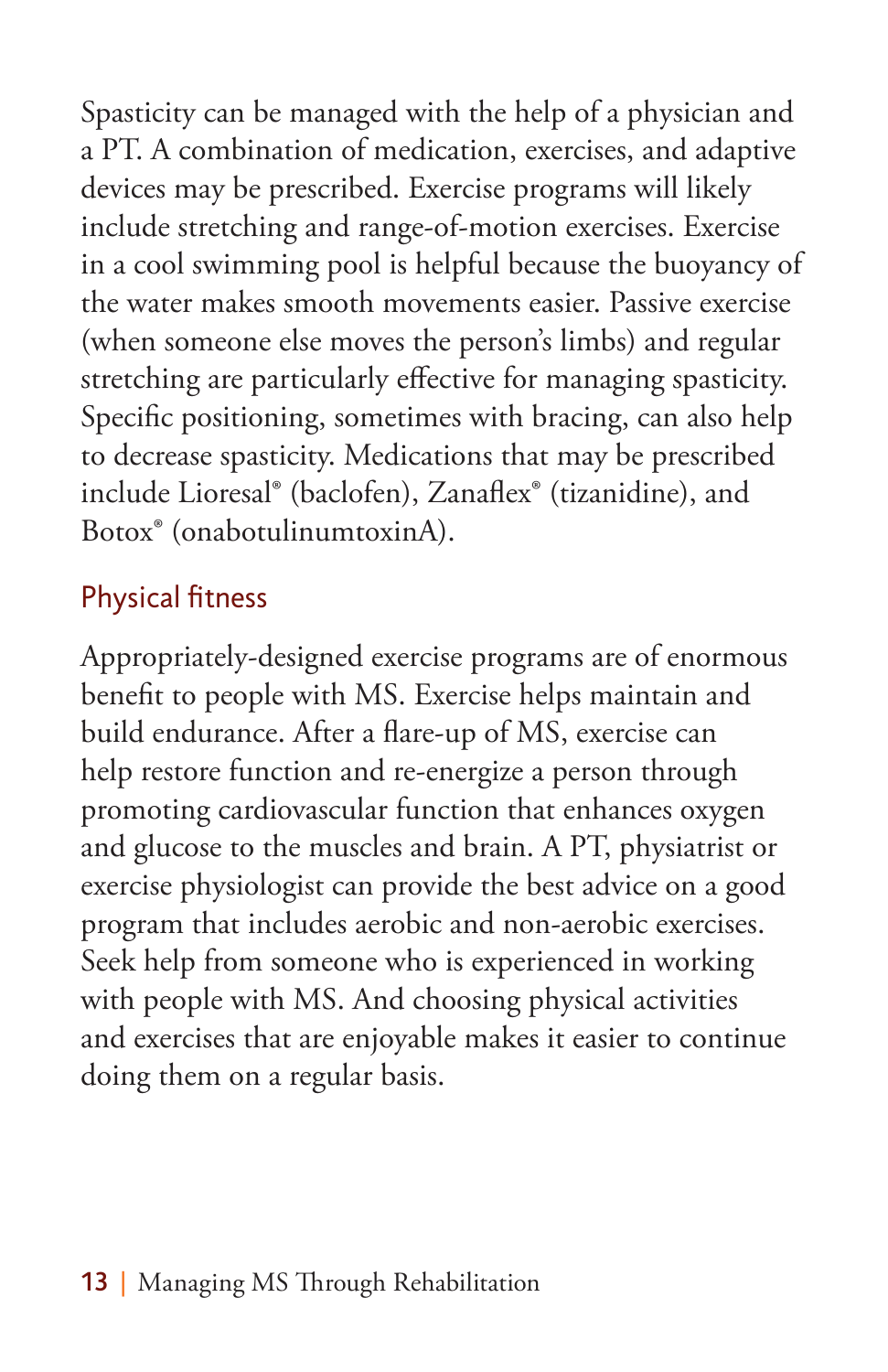In addition to the exercise programs recommended by the rehabilitation professional, there are many other physical activities that can be beneficial and enjoyable, including going to a gym, enrolling in an aquatics program, engaging in yoga, tai chi, adaptive skiing and numerous other options that can be individualized for your interests, needs and availability.

#### Pain from improper posture or positioning

This type of pain results from unusual positioning of the body caused by MS symptoms; the medical term is "musculoskeletal dysfunction." For example, hip, knee or low back pain can stem from poor posture that has developed over the years as a result of weakness, spasticity or balance dysfunction. Fatigue can make this kind of pain even worse. Overuse of certain muscles to compensate for other muscles can also lead to muscle pain.

A physician and/or PT can determine if pain is caused by nerve damage or by musculoskeletal dysfunction. If the latter has occurred, a PT can devise a program of strengthening and stretching exercises, practice of proper positioning, and use of supports, bracing, or an assistive device to prevent awkward or excessive use of joints or muscles.

#### Pressure sores

A person who has limited mobility runs the risk of developing pressure sores (also termed decubiti), which occur when the skin breaks down from constant pressure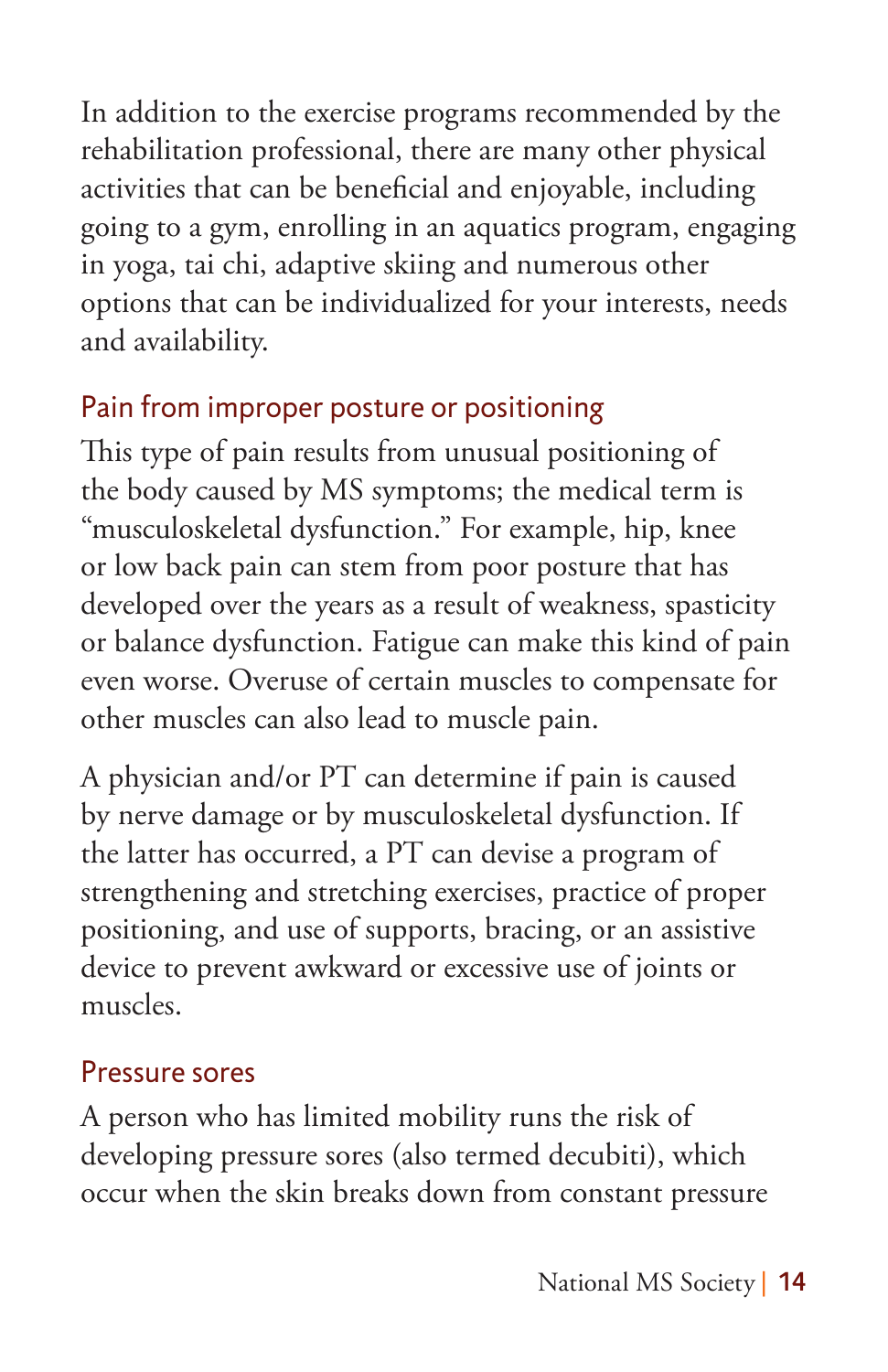caused by sitting or lying in one position. This pressure cuts off the blood supply to the underlying skin, fat and muscle. These sores usually occur over bony prominences such as the tailbone, buttock, heel, shoulder blade, elbow and sometimes the back of the head. Sores may also develop from friction to the skin (also known as shear) caused by sliding one's body across a bed or wheelchair. The skin is much more likely to break down if it is moist or infected. Thus incontinence (not being able to control urine or bowel movements, or both) can add to the problem.

Pressure sores can be prevented in the following ways: get up or change positions frequently, or have someone assist you to change your position at least every two hours. Proper positioning in a wheelchair or bed, and use of cushions and other supportive devices can also prevent skin breakdown. Keep the skin clean and dry. Check skin for reddened areas or sores during self-care routines, and make sure nutrition and fluid intake are adequate. If you suspect a pressure sore is developing, contact your provider as soon as possible. The treatment of pressure sores becomes more and more difficult as the sore advances.

## Occupational Therapists (OTs)

Occupational therapists (OTs) focus on activities of daily living or "life roles" and the skills that are necessary for performing those tasks, including upper-body strength, coordination and fine-motor skills. Activities of daily living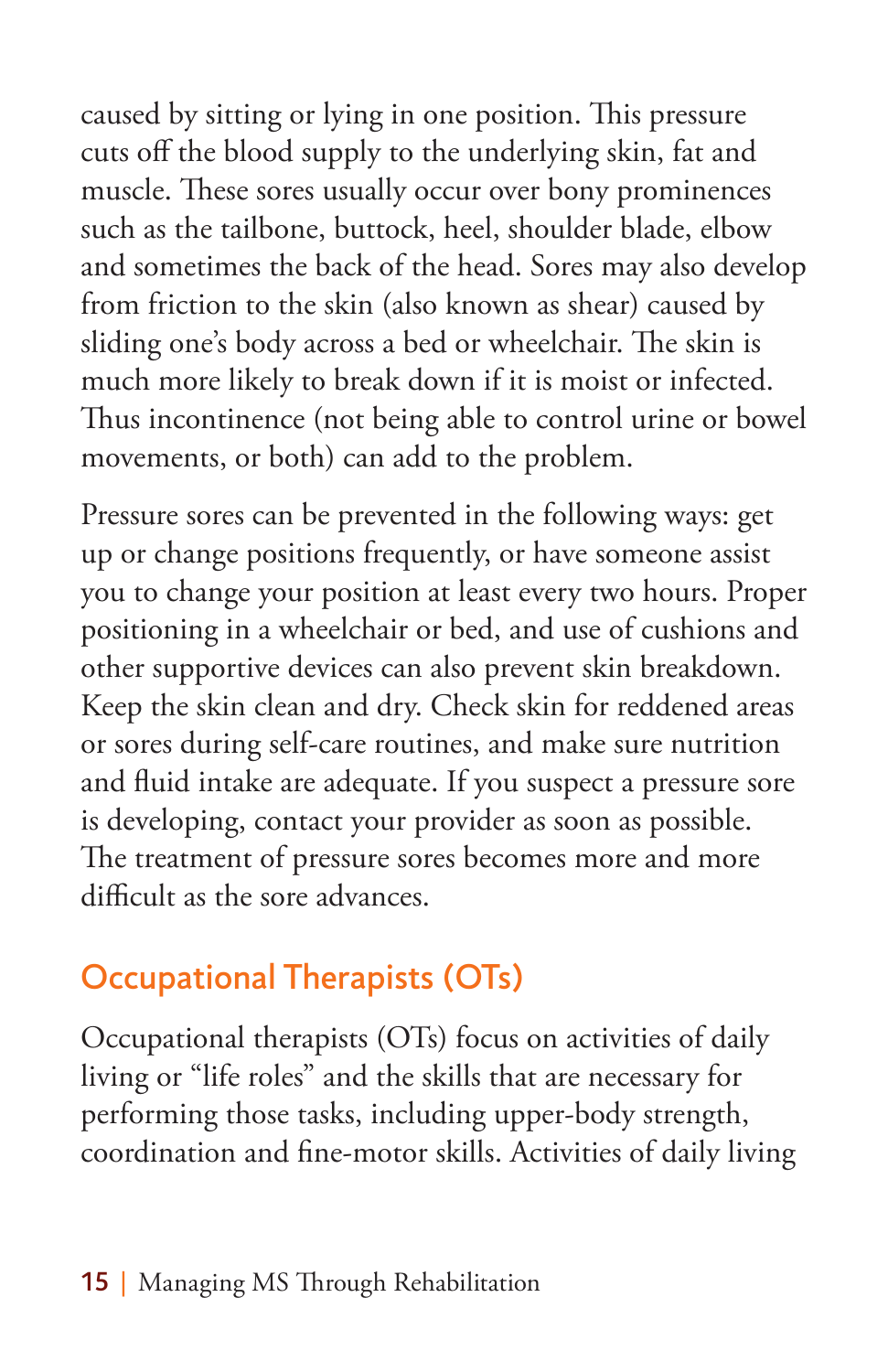include dressing, bathing, toileting, household chores and working at a job — all which may become hard to do in the presence of certain impairments. OTs also focus on cognitive problems and can assist with cognitive retraining and strategies to compensate for poor memory. Most importantly, OTs can help with energy management.

An OT can advise you about techniques and adaptive devices to compensate for specific disabilities you may have. The table on the next page illustrates some everyday activities and helpful devices as well as helpful techniques.

## Fatigue

Fatigue is one of the most common symptoms of MS, and sometimes the most disabling one. It affects everything a person does.

If you are experiencing fatigue, your physician may prescribe medications and regular rest periods. Fatigue is also managed by conserving energy and spending it more efficiently. OTs are experts on labor-saving and energyconserving techniques. Ask your physician for a referral to an occupational therapist if fatigue is disrupting your life.

### Upper body function

An OT can provide exercises to improve the strength and coordination of the arms and hands. Doing so can improve independence and function in daily activities.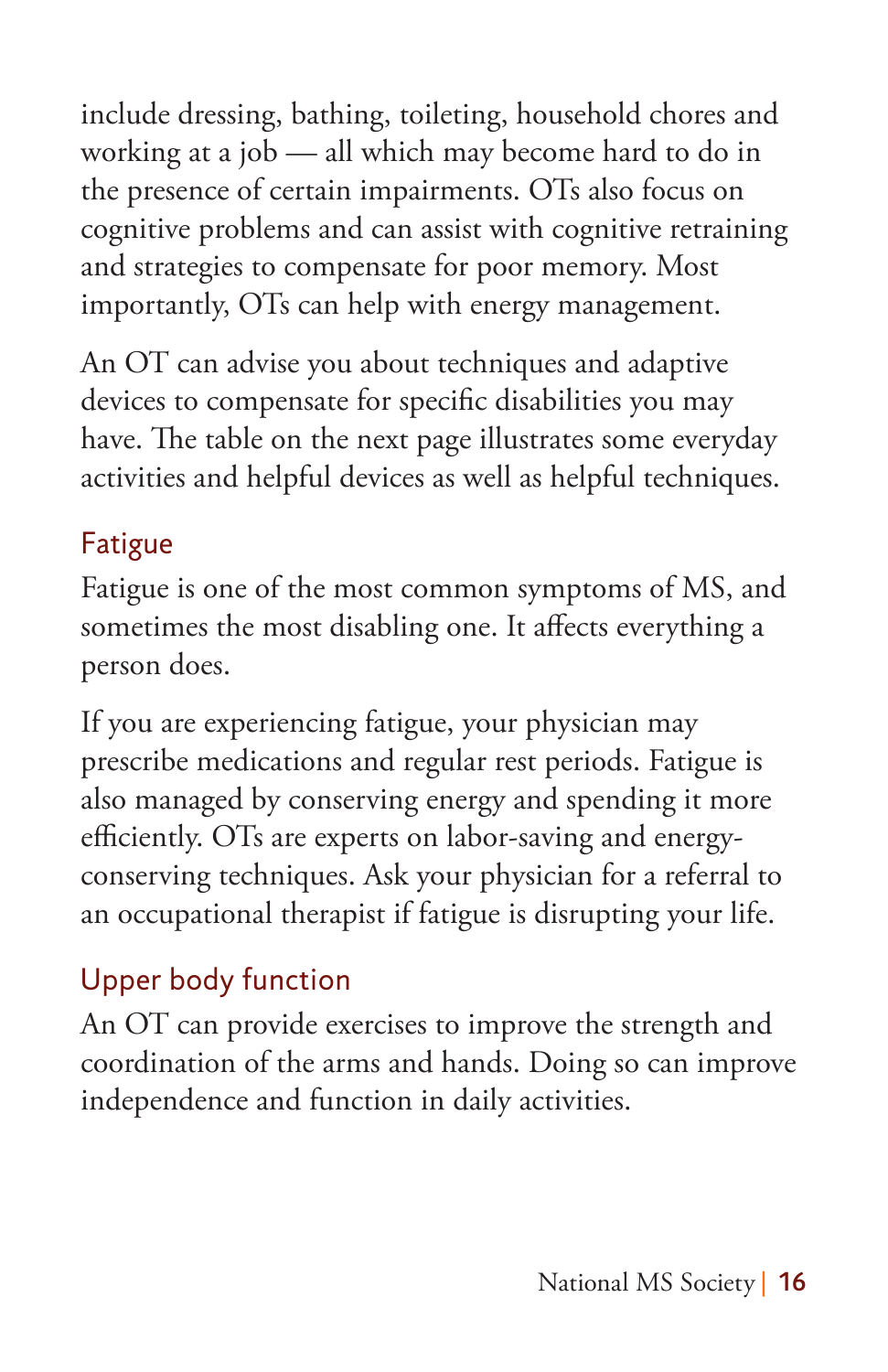# Everyday Activities

| Helpful devices                                                                                              | <b>Helpful techniques</b>                                                                             |
|--------------------------------------------------------------------------------------------------------------|-------------------------------------------------------------------------------------------------------|
| <b>Bathing</b><br>Tub bench<br>■ Hand-held shower<br>Grab bars                                               | Avoid hot water<br>Safe transfer techniques                                                           |
| Toileting<br><b>Bedside commode</b><br>$\blacksquare$ Armrest near toilet                                    | Safe transfer techniques                                                                              |
| <b>Dressing</b><br>Long shoe-horn<br>■ Velcro closures<br><b>Button hook</b>                                 | Lower closet bar<br>Sit while dressing<br><b>Dress weaker side first</b>                              |
| Eating<br>Plate guard<br>Specialized utensils<br>■ Wrist support                                             | ■ Elbows on table for<br>stabilization<br>$\blacksquare$ Hold cup/glass with two hands                |
| Cooking<br>• Microwave oven<br>■ Wheeled utility cart<br><b>Electric can opener</b><br><b>Pot stabilizer</b> | ■ Sit whenever possible<br>Slide objects rather than<br>lift them                                     |
| Chores<br><b>Reachers</b><br><b>Electric appliances</b>                                                      | ■ Spread tasks out over<br>a period of time<br>Do heavier chores during<br>periods of greatest energy |

An OT can provide similar recommendations for organizing your work space in the office and simplifying job-related tasks.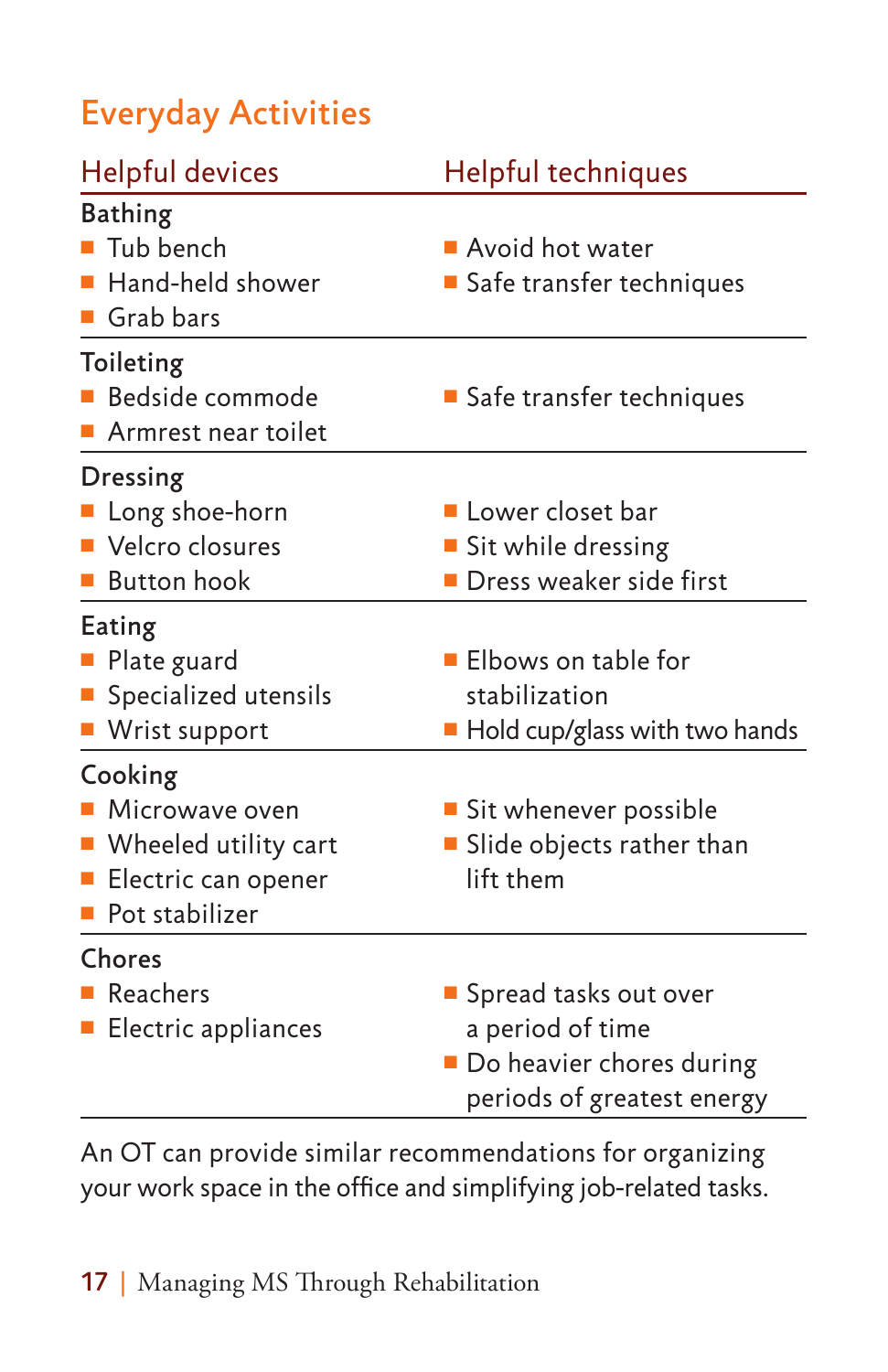#### Driving

Driving can be affected by many MS-related symptoms. If changes are making driving difficult and potentially unsafe, an occupational therapist who is a certified driving rehabilitation specialist (CDRS) can assess a person's driving skills and determine what available adaptations might be most helpful. Evaluation by a CDRS will include clinical testing of physical, visual and cognitive abilities, as well as a behind-the-wheel driving test. The laws regarding what kinds of testing and reporting are necessary vary from state to state.

There are a variety of adaptive modifications that can enable people to continue driving safely if they have lost the physical ability to manage the controls. Hand controls for braking and acceleration are available for people who cannot rely on their legs. Steering knobs can help people who have the use of only one arm. Depending on the type of equipment that's needed, training may be indicated to ensure safety behind the wheel. Some states require that a driver's license list the driving adaptation used, just as corrective glasses are listed.

Vehicle modifications can also help with transporting mobility devices such as a scooter or wheelchair. Wheelchair lifts can be installed in certain cars and vans for drivers and/ or passengers.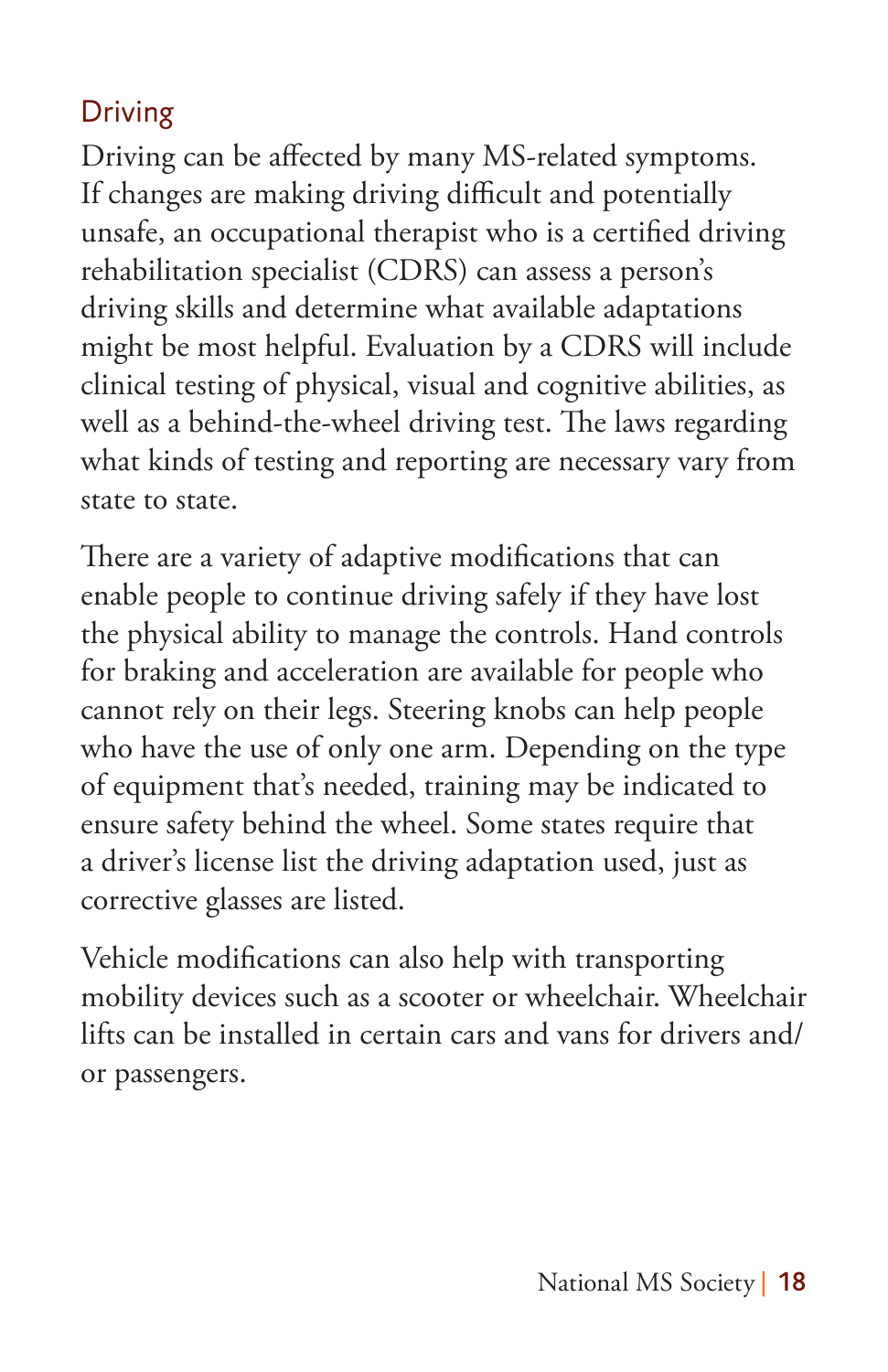#### Computers and electronic equipment

Computers, which provide entry to a world of connection, recreation and job-related activities, can be modified to meet challenges related to vision or weakness. For example, people with vision problems can use computers with high contrast and larger type on the keyboard, magnifying displays, or text-to-speech programs that read aloud the material onscreen. Visit **nationalMSsociety.org/ assistivetechnology** for useful information on how to use accessible technology to live better with MS.

Remote controls can be used for virtually all the appliances in an environment — lights, radios, telephones, televisions, air conditioners, even doors. An OT can help determine which devices are most appropriate to compensate for a person's physical limitations, and where training can be provided if needed. OTs who have specialized training in this area are referred to as assistive technology practitioners (ATP).

# Speech-Language Pathologists (SLPs)

Speech-language pathologists (SLPs) evaluate and treat problems with speech and/or swallowing that can sometimes occur in MS. Many SLPs also help with cognitive and communication problems related to functions such as attention, perception, organization, thinking, memory or word-finding that can result from MS lesions. SLPs provide intervention by training distinct cognitive processes, teaching specific functional skills, developing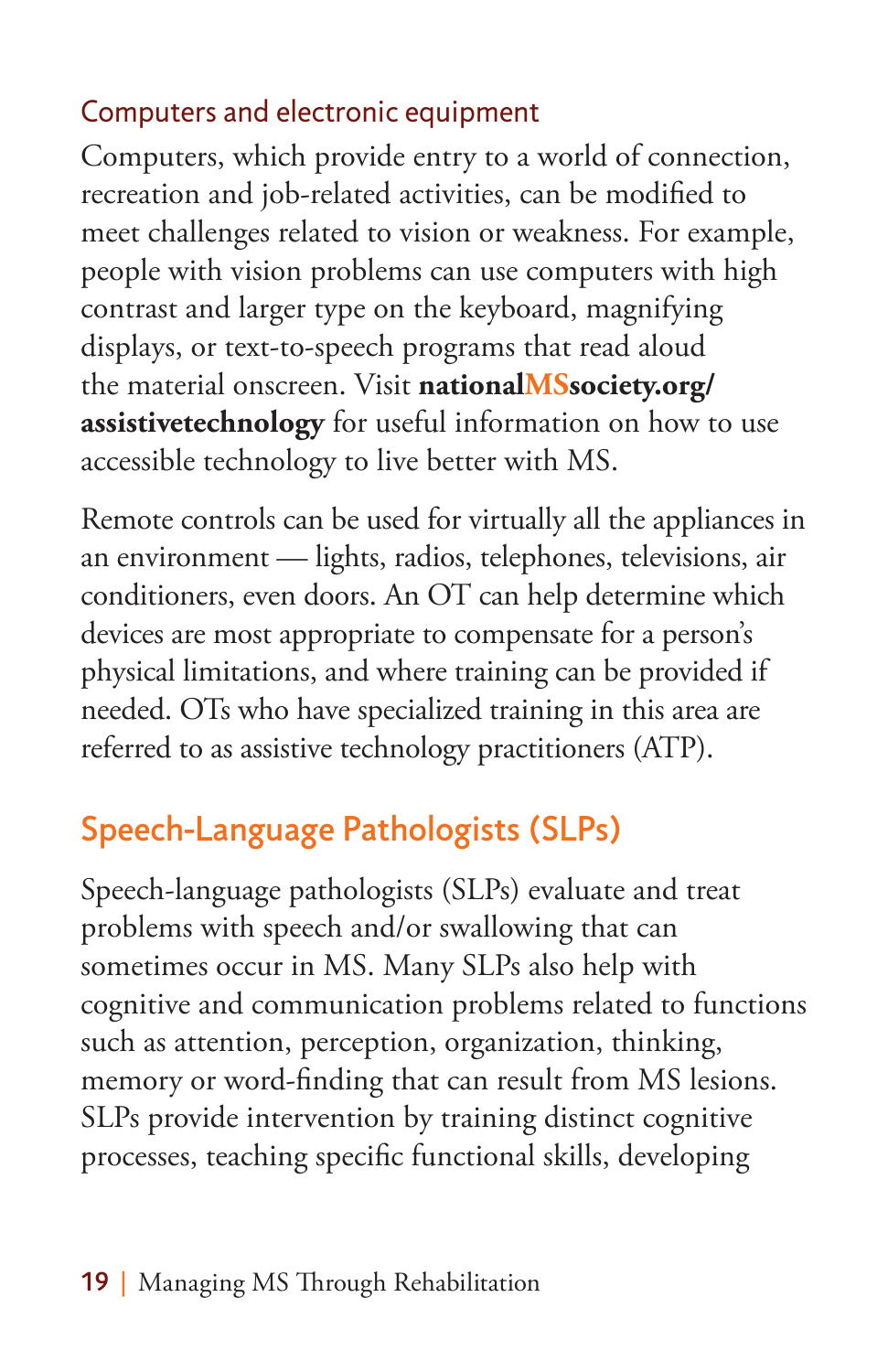compensatory strategies and support systems, providing caregiver training, and providing referrals to counseling and behavioral support services.

### If it's hard to speak or swallow

When MS affects the muscles that involve the lungs, neck, shoulders, throat, voice box (larynx) jaw, lips, cheeks and tongue, speech and/or swallowing difficulties may result. These problems may be further complicated if the hip and trunk muscles (which provide body stability) are also affected.

#### Speech

Dysarthria, a motor speech disorder, is a common speech problem experienced by some people who have MS. In dysarthria, there may be difficulty in controlling and coordinating respiration, pitch, loudness, quality (hoarseness, breathiness) and nasality of the voice. The ability to clearly pronounce words may sound "slurred." The natural flow of speech (prosody) may be halting, with inappropriate emphasis placed on syllables or words, and voice loudness may fluctuate. There are different types of dysarthria and the severity depends on the location and extent of damage to the nervous system. Treatment is focused on the type of dysarthria and severity of the symptoms. Treatment goals may include slowing the rate of speech, improving breath support for speech, recommending exercises for strengthening weakened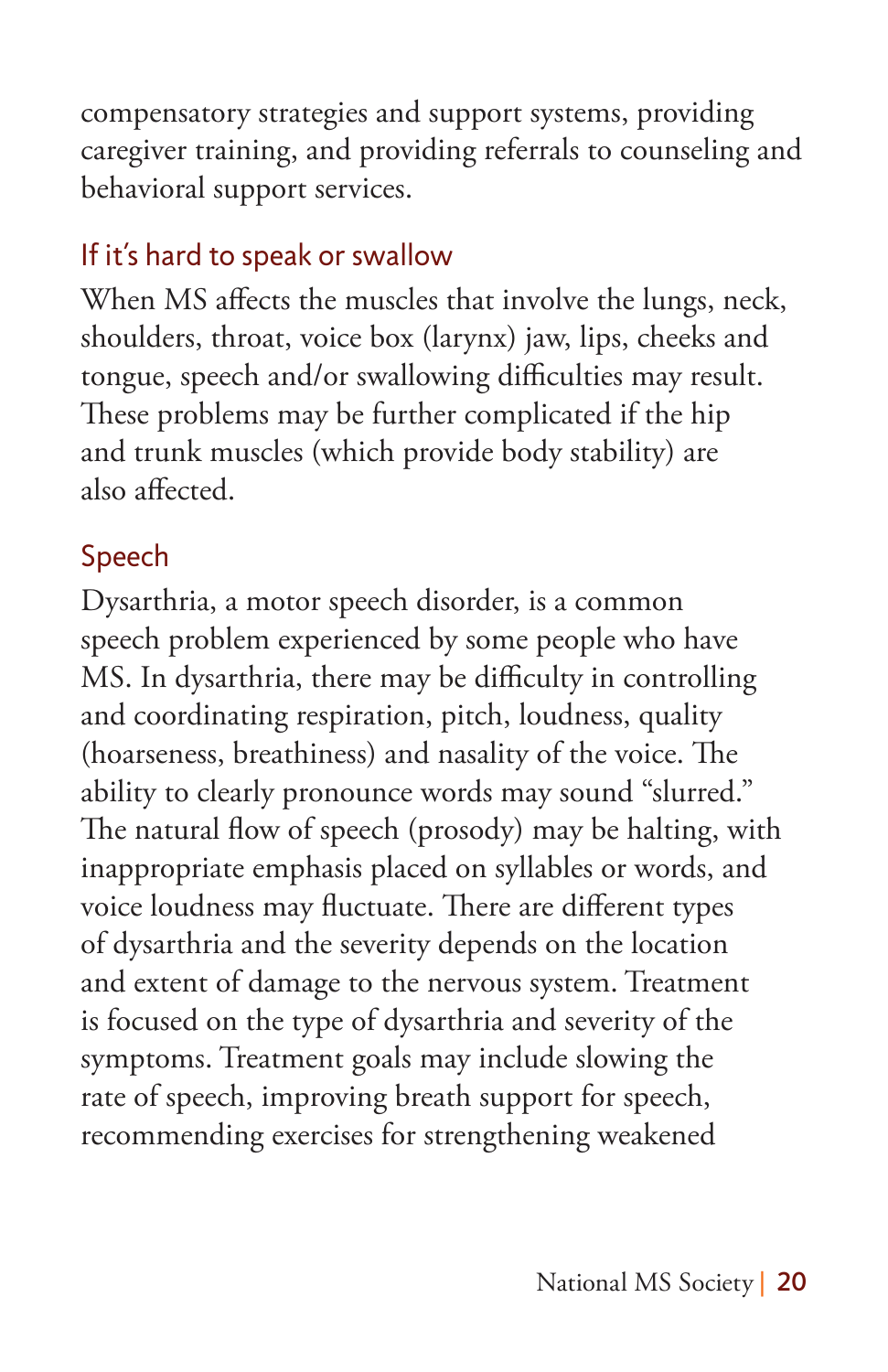muscles and increasing range of motion of those muscles needed for speech and saliva control. If dysarthria is severe, alternative means of communication (gestures, alphabet/ word boards, electronic or computer generated speaking devices) may be used.

### Swallowing

The term dysphagia is used when there is difficulty moving food and/or liquid from the mouth to the stomach in a safe, effective and coordinated manner. Swallowing occurs in the following stages:

- **1.**The oral phase of the swallowing process involves the ability to suck, chew and move food and liquid into the throat.
- **2.**Next, the pharyngeal phase involves the beginning of the swallowing reflex. Food/liquid is squeezed down the throat while the airway is closed off to prevent food/liquid from entering the lungs (aspiration).
- **3.**In the esophageal phase, special muscles at the top and bottom of the esophagus (food tube that leads from the throat to the stomach) relax and tighten and squeeze the food/liquid through the esophagus and into the stomach.

People with MS can experience problems in one or more of these swallowing stages. Intervention approaches are numerous and may include specific swallowing treatments (such as exercises that focus on improving muscle strength or movement), use of certain postures or positions to facilitate more effective swallowing (sitting up in a chair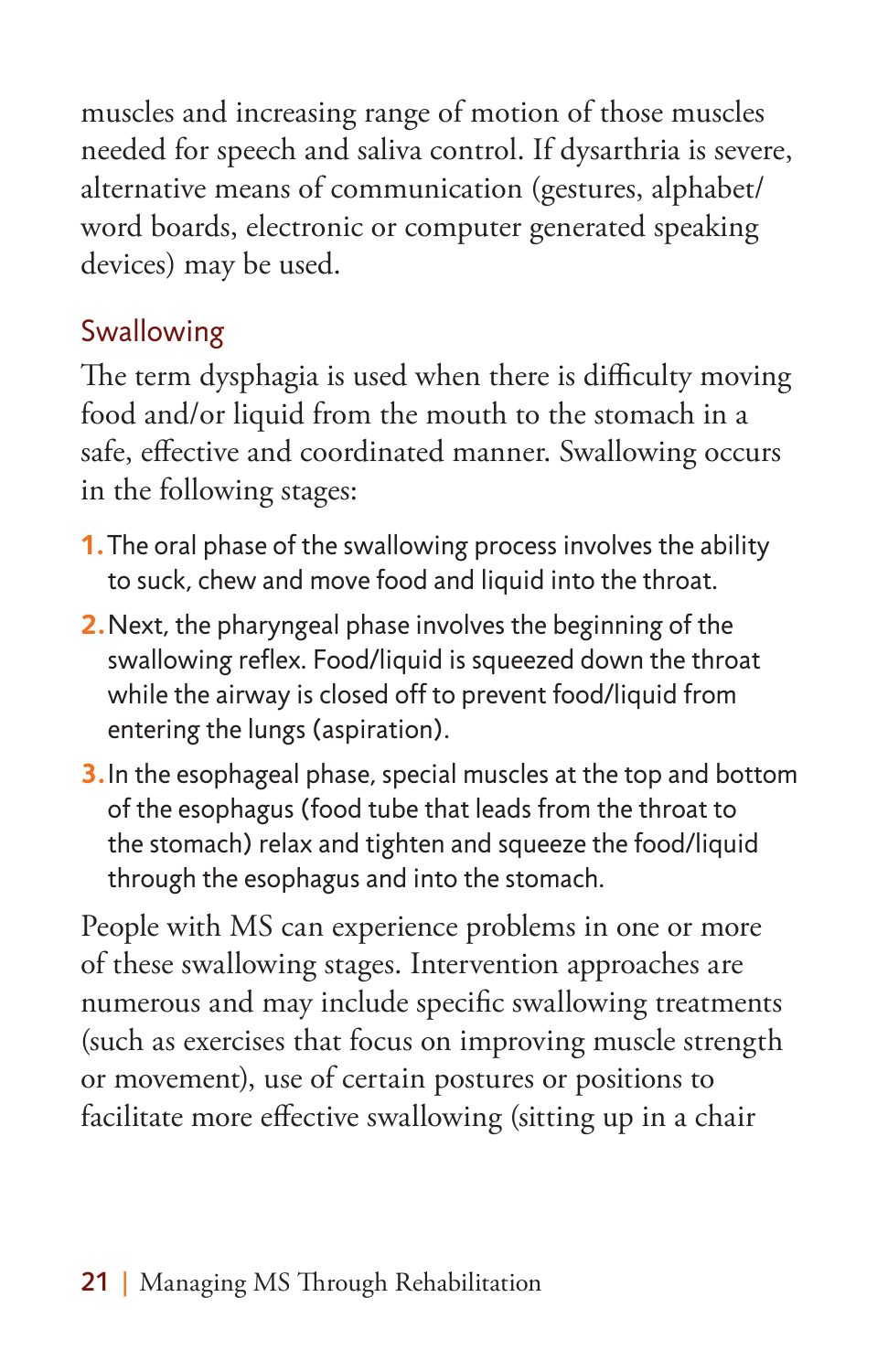with good trunk support instead of reclining in bed), and changes in the textures of food/liquids to make eating easier and safer (e.g., pastas or mashed potatoes instead of hard to chew meats or hard breads). Treatment for dysphagia is unique to each person's symptoms and type of swallowing problem. A qualified speech-language pathologist can perform a thorough evaluation of the swallow in order to determine the best treatment strategy.

#### Augmentative and Alternative Communication (AAC)

Sometimes MS can severely limit the ability to communicate either because the person's speech is no longer easily understood or because fatigue can make communication difficult. In these situations, augmentative and alternative communication (AAC) can replace speech or supplement existing speech if necessary. One type of AAC system is referred to as "unaided." Unaided communication systems may include body language, gestures and/or sign language. Another type of AAC system is "aided." Aided systems incorporate the use of simple equipment such as pencil, paper, or pointing to a specially developed picture/word book or alphabet board. More sophisticated systems include speech generating devices (technology that produces voice and/or written messages). Each system, or combination of systems, is designed specifically for each individual's communication needs.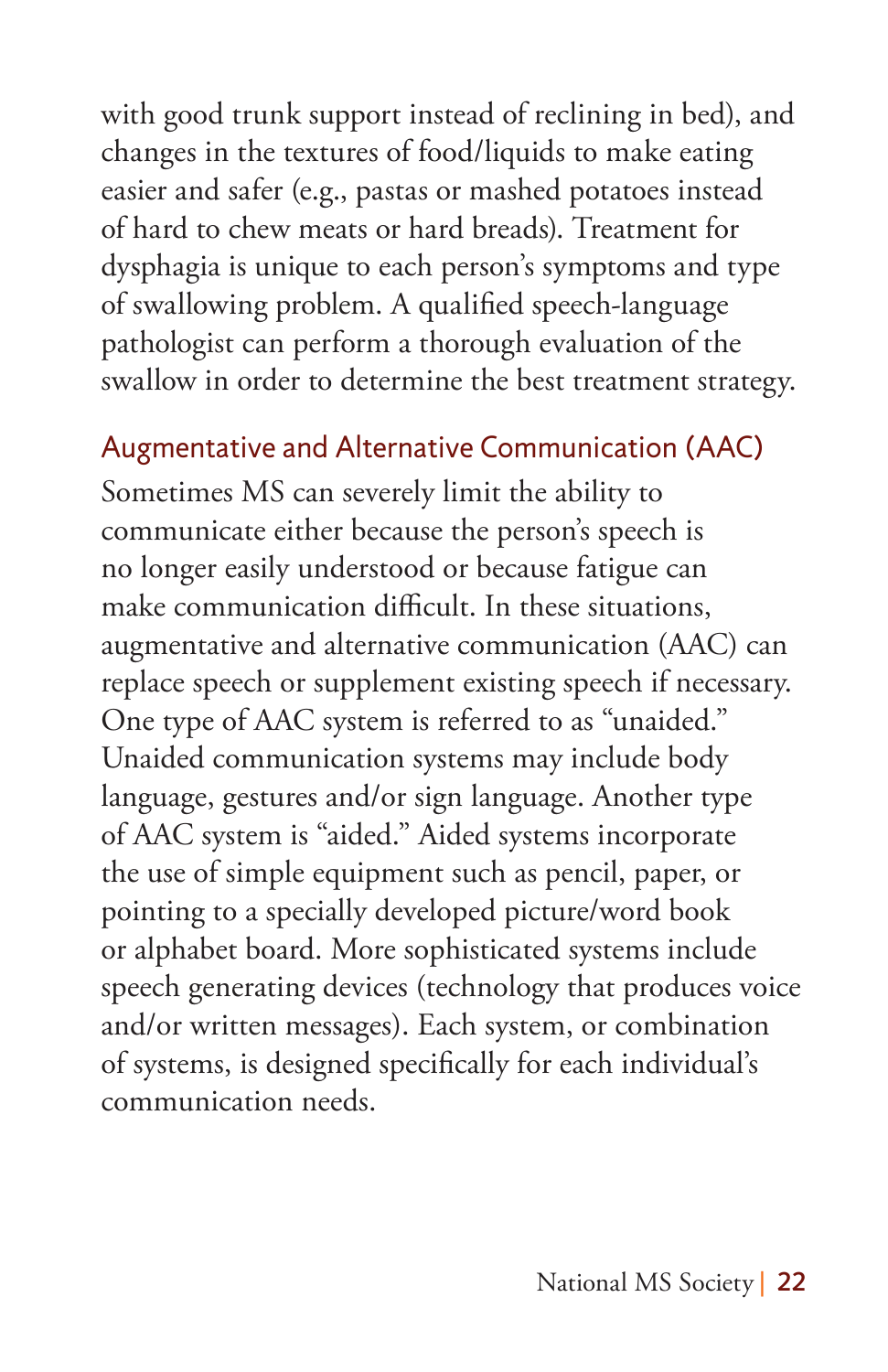## Nurses

A nurse can be the cornerstone of the rehabilitation program. Nurses are trained to identify health problems, perform assessments and connect people to appropriate specialists. "Patient education" is part of their job description and nurses will make time to listen to a person's questions and teach self-help techniques. Registered nurses can earn the credential "MS Certified Nurse" through demonstrating two years of experience working in MS and passing an examination that covers:

- $\blacksquare$  Basic concepts of MS (disease course classification, pathophysiology of MS, diagnostic process)
- **Pharmacologic and non-pharmacologic treatment**
- Symptom management
- $\blacksquare$  Psychosocial intervention
- $\blacksquare$  Research and education initiatives
- $\blacksquare$  Patient advocacy

# Mental Health Professionals

Psychologists, social workers and counselors help people learn ways to manage the emotional challenges that can be a part of life with MS, and to deal with the impact of MS on the family. They provide emotional support, training in coping and communication skills, and stress management strategies. A mental health professional with expertise in chronic illness can be a valuable addition to your rehabilitation efforts.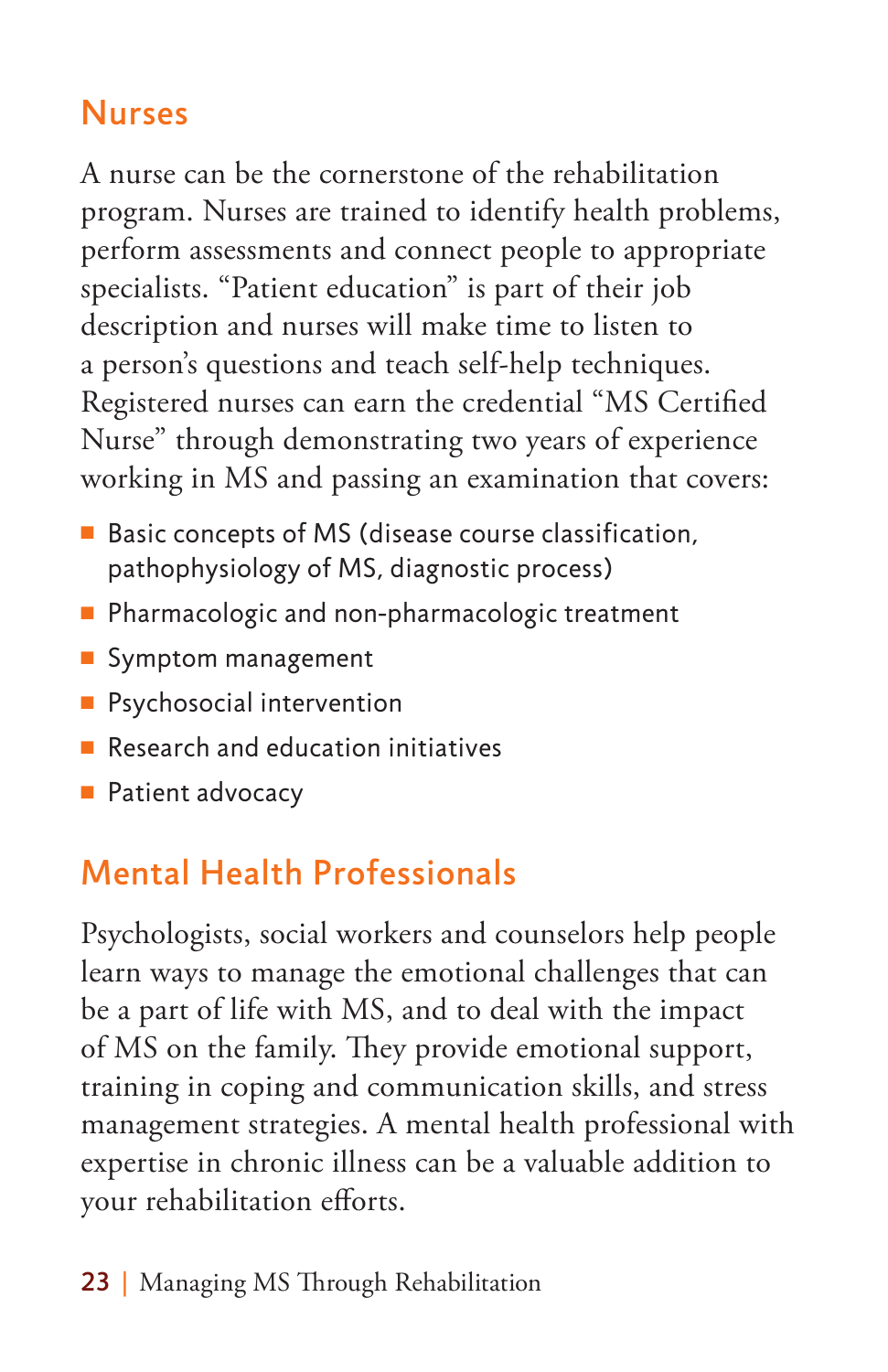# Neuropsychologists

Neuropsychologists are psychologists who specialize in memory, problem solving, and other cognitive problems, and can utilize various cognitive tests to assess which functions have been affected and which remain intact. They also specialize in educational testing and intelligence testing when appropriate.

#### Memory loss and other cognitive difficulties

Poor recent memory is one of the most commonly reported cognitive symptom in MS. Psychologists, speech-language pathologists, and occupational therapists can recommend and teach simple compensatory strategies, such as making lists, writing notes, learning memory tricks, and keeping a "memory" notebook.

People with MS can also experience problems with slowed processing of information, concentration, reasoning, judgment, and the ability to learn. Formal evaluation of cognition may be recommended in order to design the best course of treatment. Depending on each individual's needs and situation, this can be done by a neuropsychologist, speech-language pathologist, or occupational therapist who has had training in the diagnosis and treatment of cognitive problems. Modifying daily activities and use of compensatory strategies can be helpful. Teaching support partners how they may provide support and assistance can also be very helpful.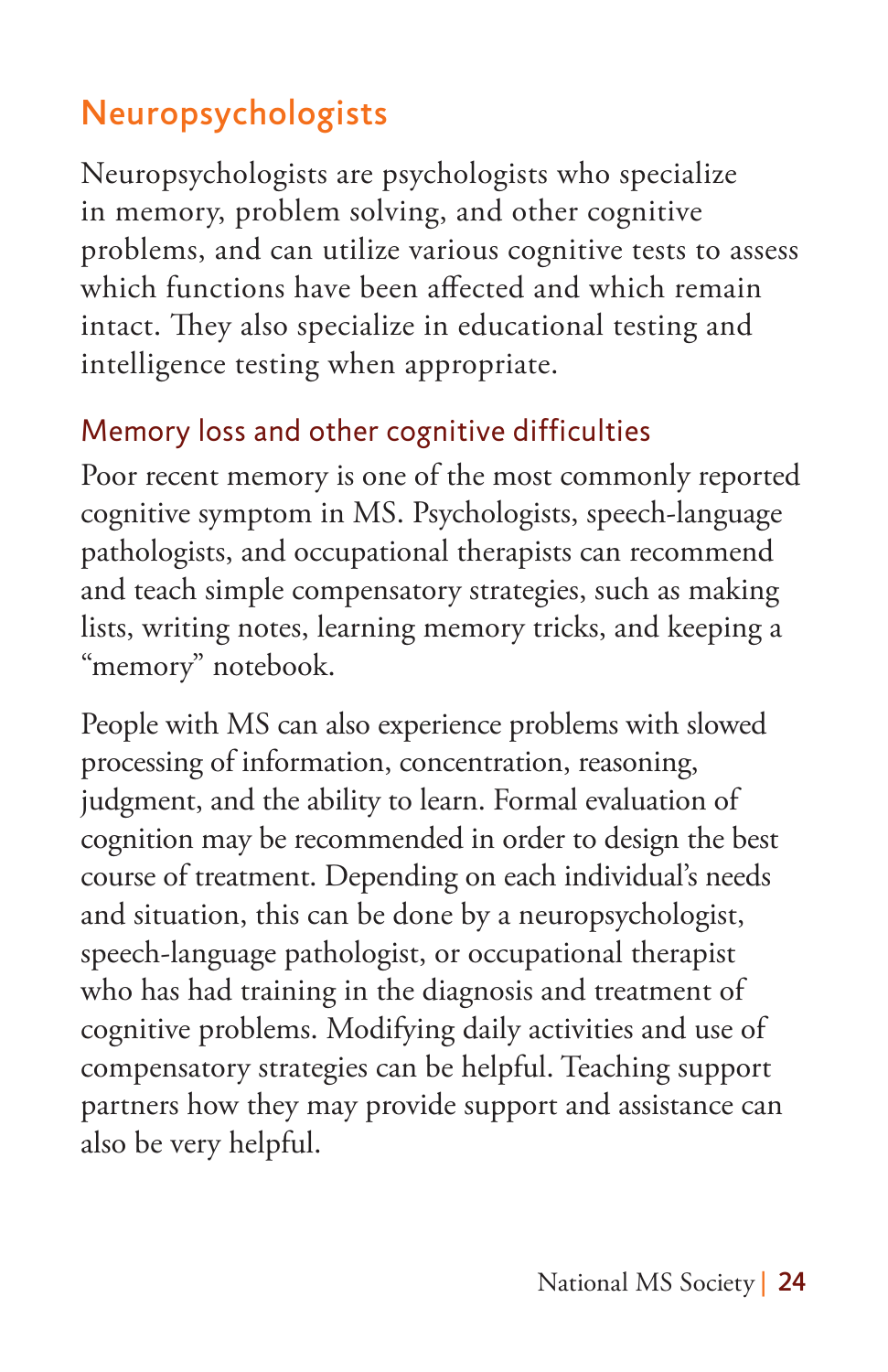Even very mild cognitive problems can increase fear, anxiety, and depression — emotions that in themselves are disabling. A psychologist or other mental health professional can also provide supportive counseling.

## Vocational Rehabilitation Specialists

Vocational Rehabilitation Specialists focus on retraining or use of adaptations and accommodations on the job. They may work independently or in consultation with a large rehabilitation agency. Contact your local county government office to find a vocational rehabilitation specialist in your area, or search online for "vocational rehabilitation" and your town/city name.

# Referrals for other Specialists

### Bladder problems

Many people with MS experience bladder problems at one time or another due to neurological changes from MS. The most common problems are increased frequency or urgency, leakage, difficulty urinating despite having the urge to do so, and the inability to hold urine in the bladder (incontinence). Sometimes the bladder does not empty completely, which can set the stage for urinary tract infections.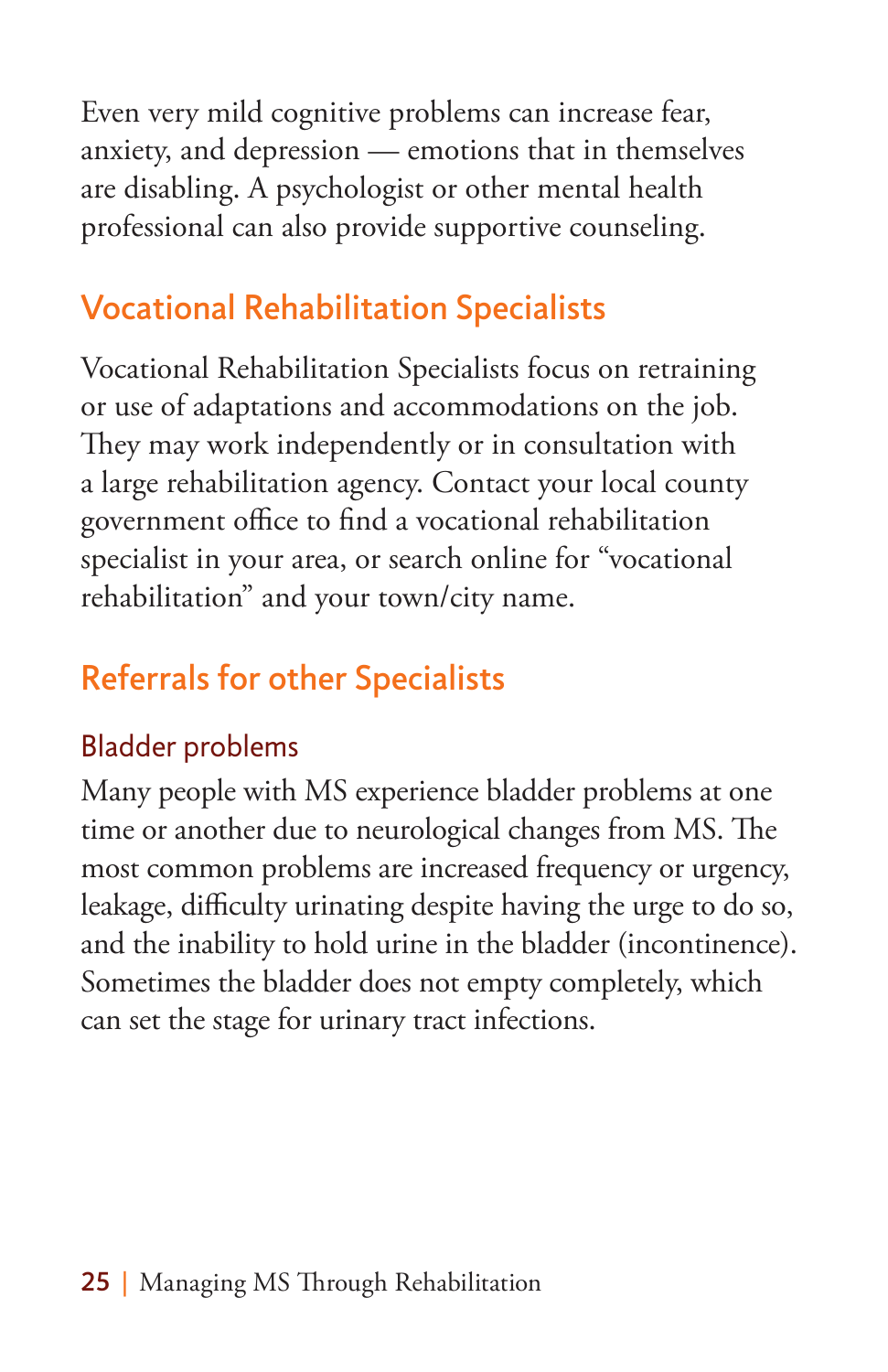Diagnosis is the first step. If you are experiencing bladder symptoms, your provider may refer you to a urologist who specializes in the treatment of urinary infections, bladder problems, and sexual problems.

Symptoms can often be managed by medications, diet changes, and in some cases self-catheterization, in which a small tube, or catheter, is inserted through the urethra into the bladder so urine can drain out. (This may sound difficult or painful, but most people can learn to do it easily and comfortably.) There are also exercises the physical therapist could teach you that involve strengthening the pelvic floor muscles for better bladder control.

#### Bowel problems

Constipation may occur because of MS-related nerve damage, or lack of exercise, inadequate fluids, poor diet or certain medications such as antidepressants (or even medications used to control bladder symptoms). The first line of therapy usually involves modifying the diet to include more fruits, vegetables, and whole grains, and six to eight glasses of water each day. In addition, leg exercise, massage of the lower abdomen, standing exercise and walking, if able, can help promote motility of the stool within the intestine and assist with evacuation. If these measures don't solve the problem, a referral to a gastroenterologist may be needed.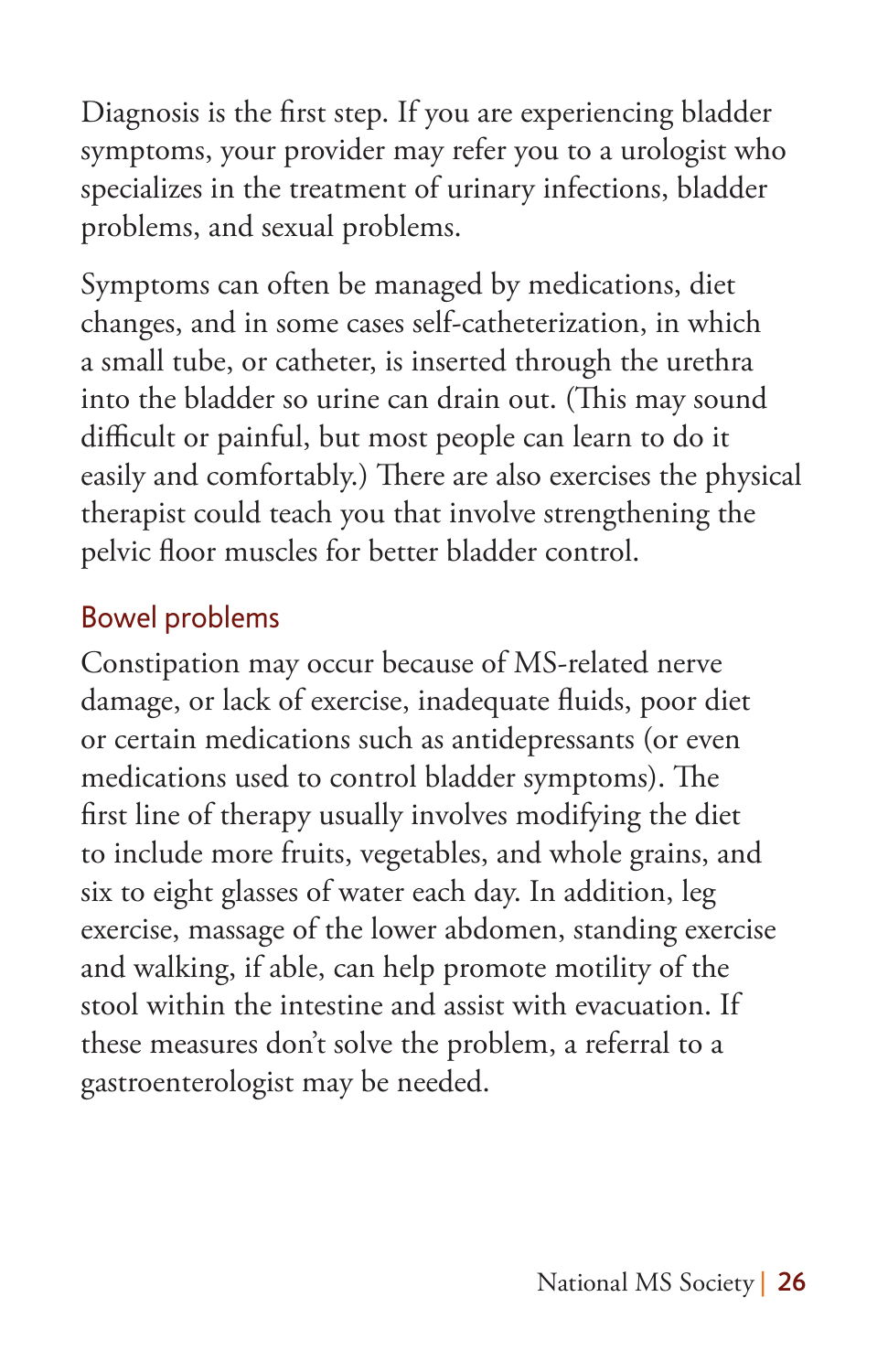Incontinent bowel, or loss of bowel control, is a much less frequent complication and may result from leakage around impacted stool. Stool bulking agents, a regular "bowel program," and medication may also be prescribed. A physiatrist (a physician who specializes in rehabilitation medicine) may also be very helpful with both bowel and bladder problems as well as in medical management of many of the other symptoms of MS.

## **Sexuality**

Neurologists, urologists, sex therapists, specialized nurses, occupational therapists and psychologists may all play a role in addressing sexual problems caused by MS. Men may have difficulty getting aroused, achieving or maintaining erections, or reaching orgasm; women may experience difficulty getting aroused, impaired sensation, numbness or tingling in the genital area, insufficient lubrication, or difficulty reaching orgasm.

MS also affects sexual responses indirectly. Fatigue, pain, bowel or bladder problems, and the emotional impact of having MS can dampen sexual desire and interfere with sexual activities. Spasticity may prevent using certain positions.

Taking an active approach to sexual problems means that both partners explore adaptations in sexual expression.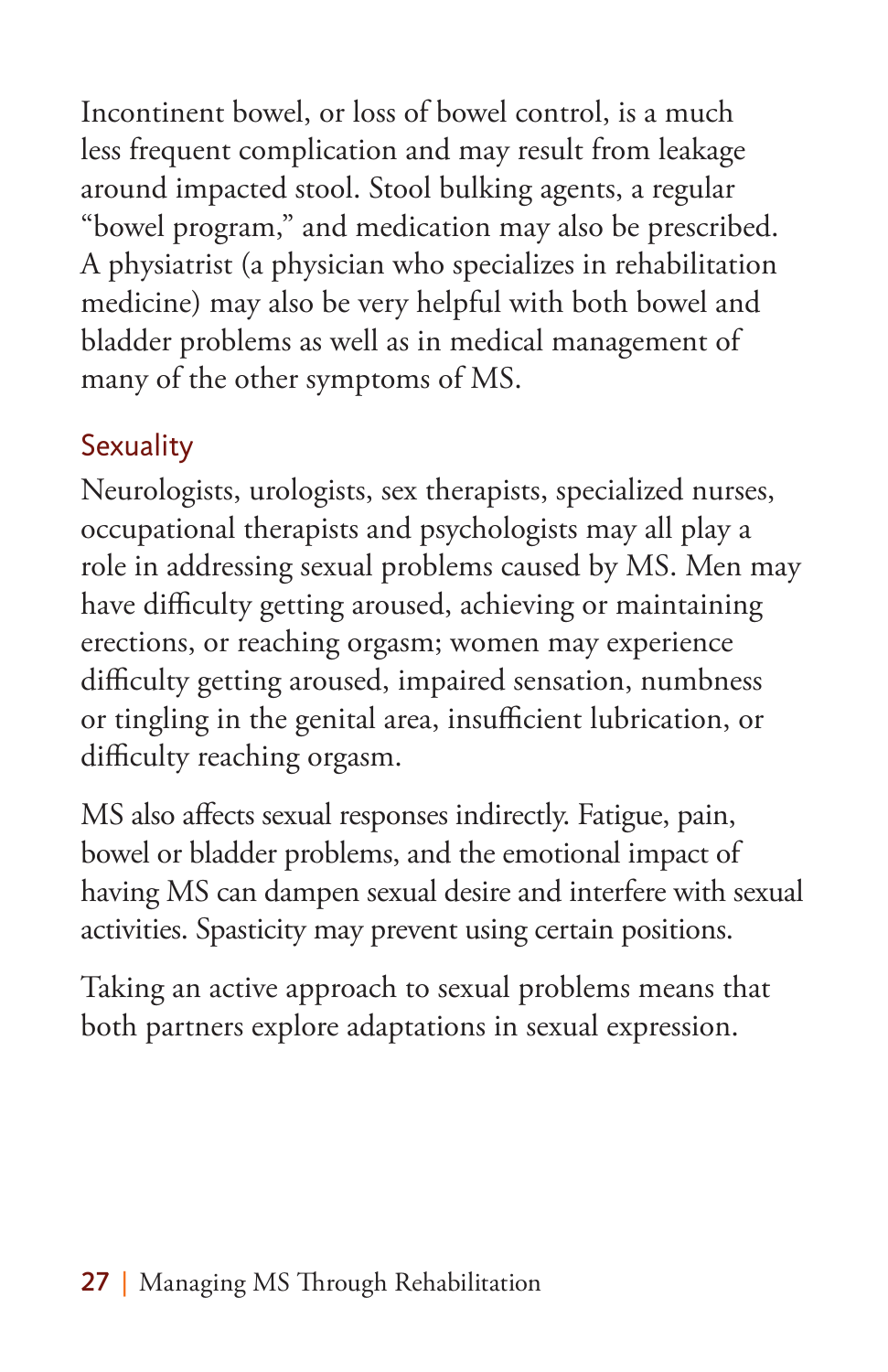If you are experiencing difficulties in this area but find these conversations difficult, a psychologist, licensed social worker or other mental healthcare specialist can help start this process. Medical treatment to manage symptoms is part of the solution, as is addressing the emotional concerns of both partners.

# A final note

Living well with MS means much more than getting treatment for symptoms. It requires you to be the driving force in your health and wellness. Rehabilitation therapists will equip you with knowledge and skill to overcome many obstacles. Being vigilant about your health and wellness also means being active in an exercise program that meets your needs and interests; being conscious of the role that diet and proper nutritional intake can play in your energy level; and getting the restorative sleep that your body needs. Counseling by a psychologist, social worker or psychiatrist who has worked with people who have chronic diseases may be helpful. Ask your doctor, nurse or the National MS Society for a referral.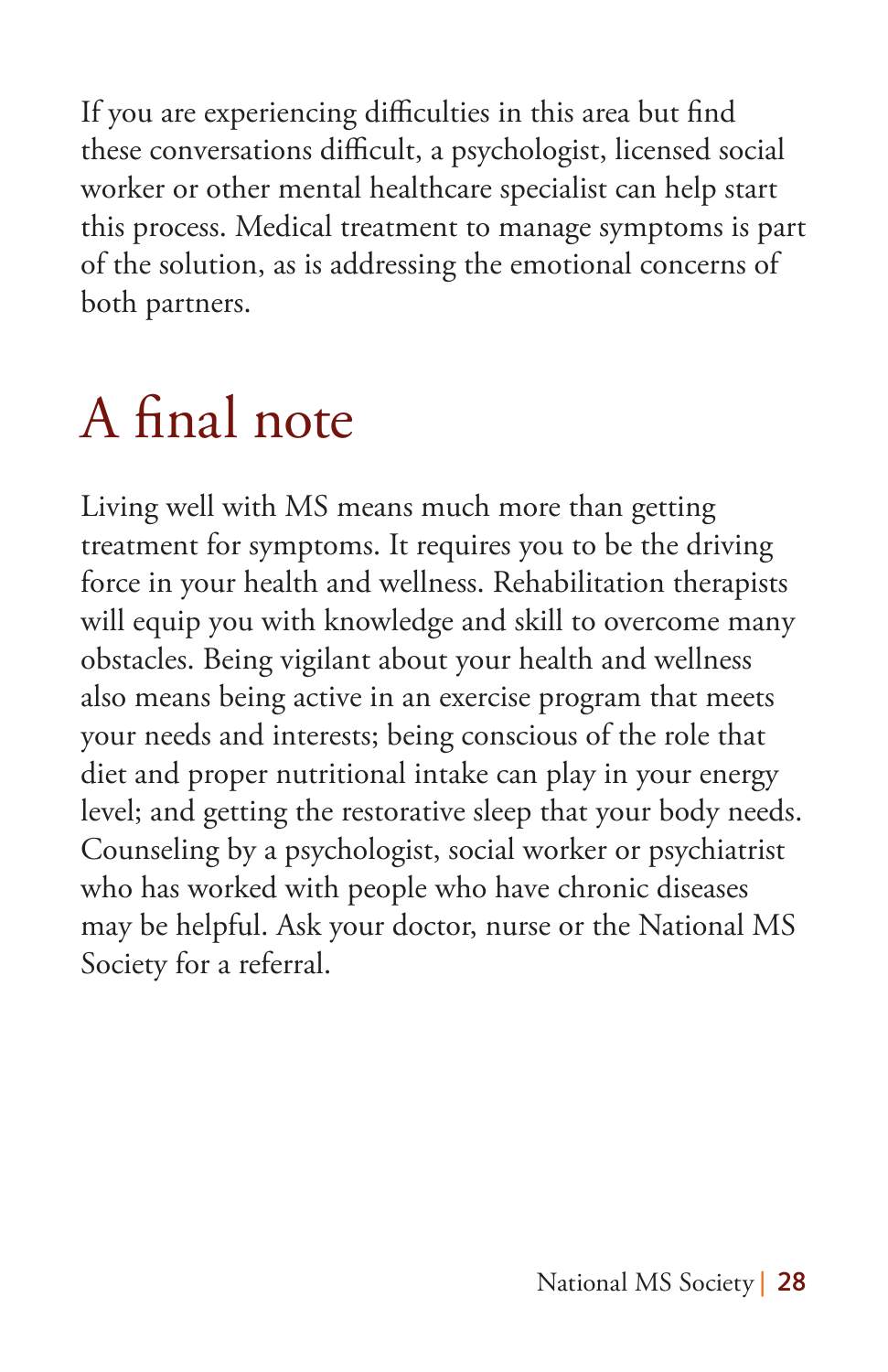It may also be helpful to meet other people who live with MS. Seeking knowledge and support shows strength not weakness. Support groups, self-help meetings, and trained peers with MS all provide a chance to share information and concerns. Visit **nationalMSsociety.org/ connectionprograms** or call 1-800-344-4867 to connect with trained volunteers who understand your experiences via in-person groups, online groups, or one-on-one via telephone or email.

Lioresal® is a registered trademark of Ciba Geigy Corp.

Zanaflex® is a registered trademark of Elan Pharmaceuticals Inc.

Ampyra® is a registered trademark of Acorda Therapeutics, Inc.

Botox® is a registered trademark of Allergan, Inc.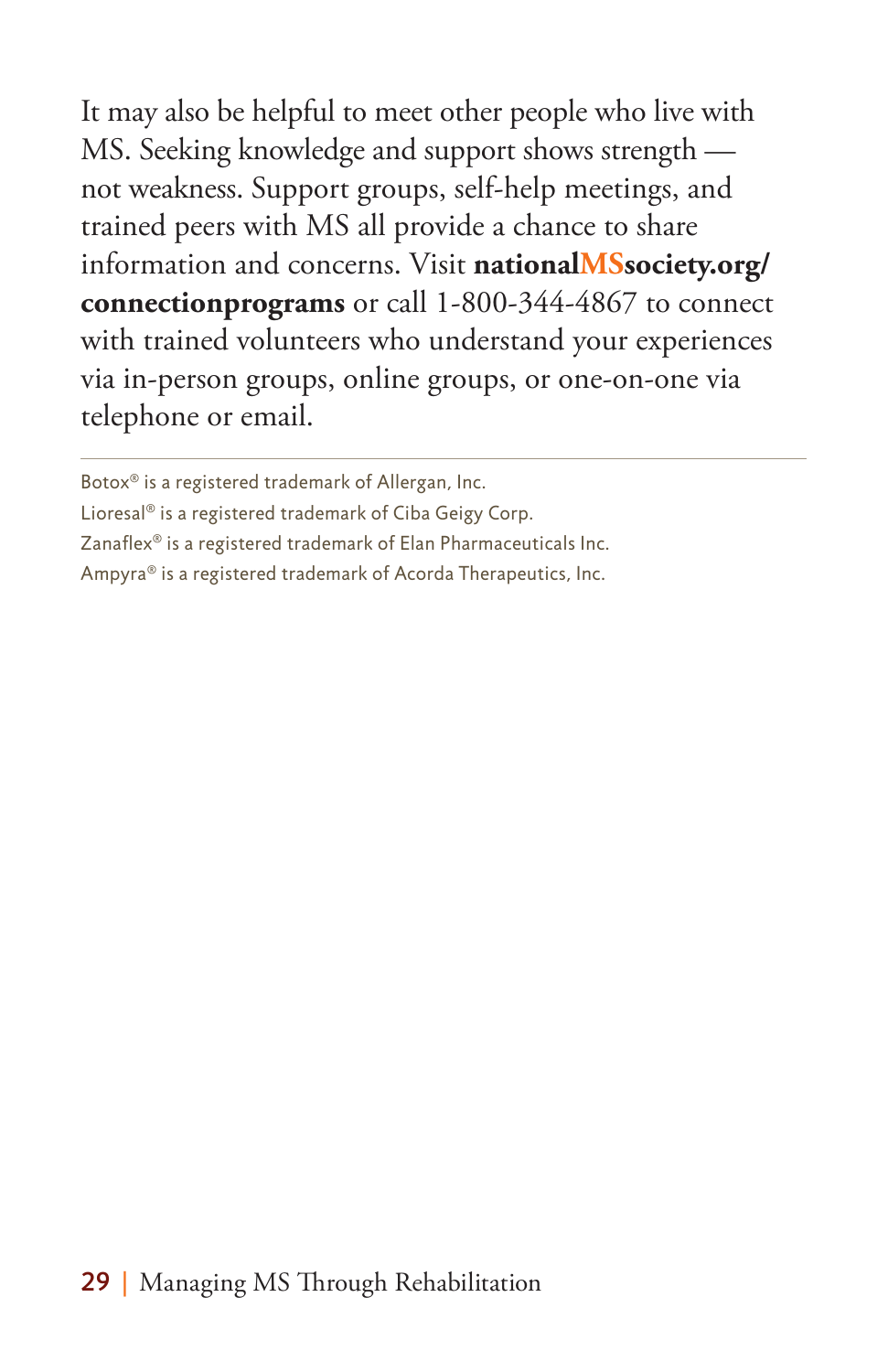# Notes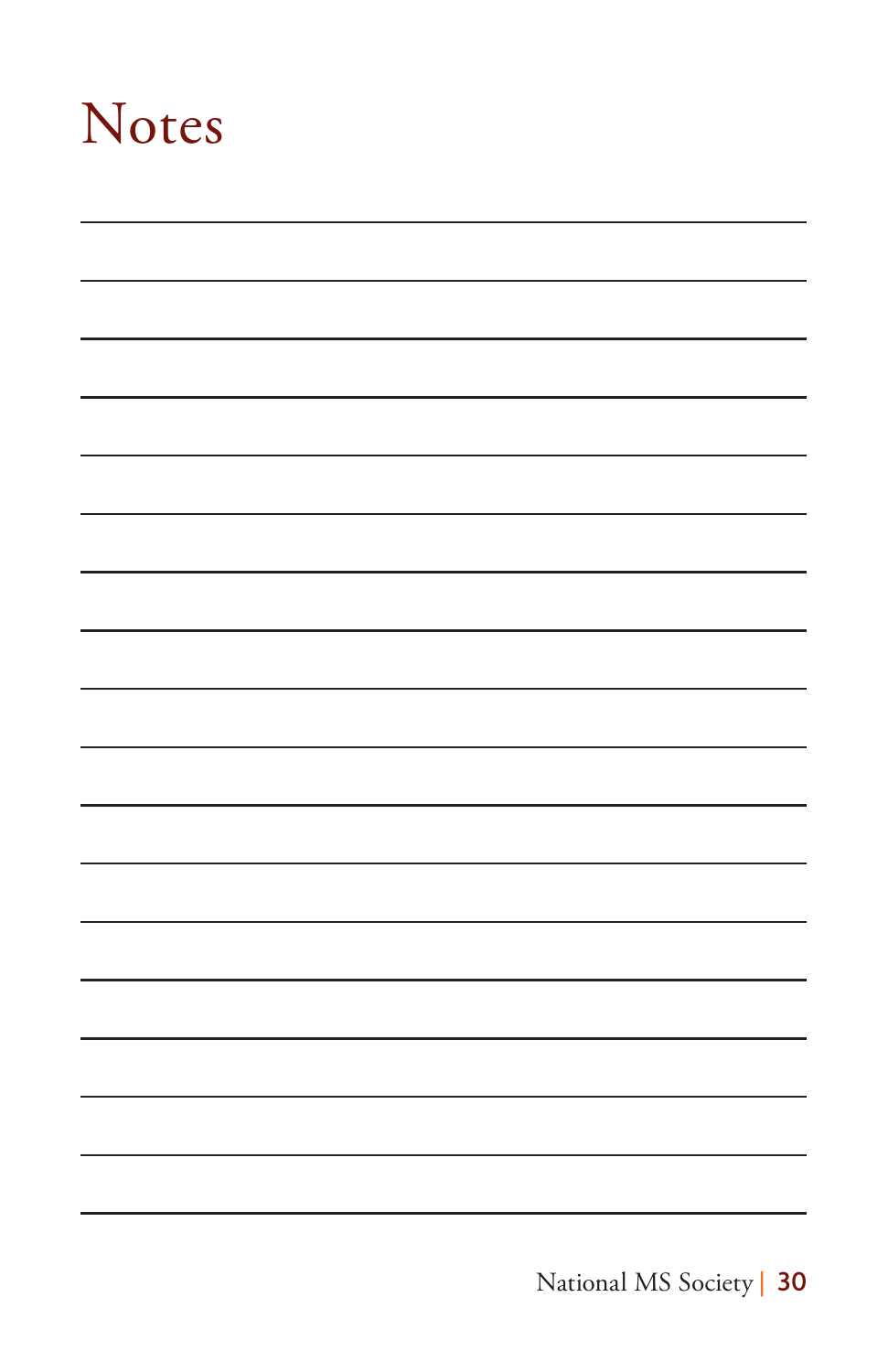# Notes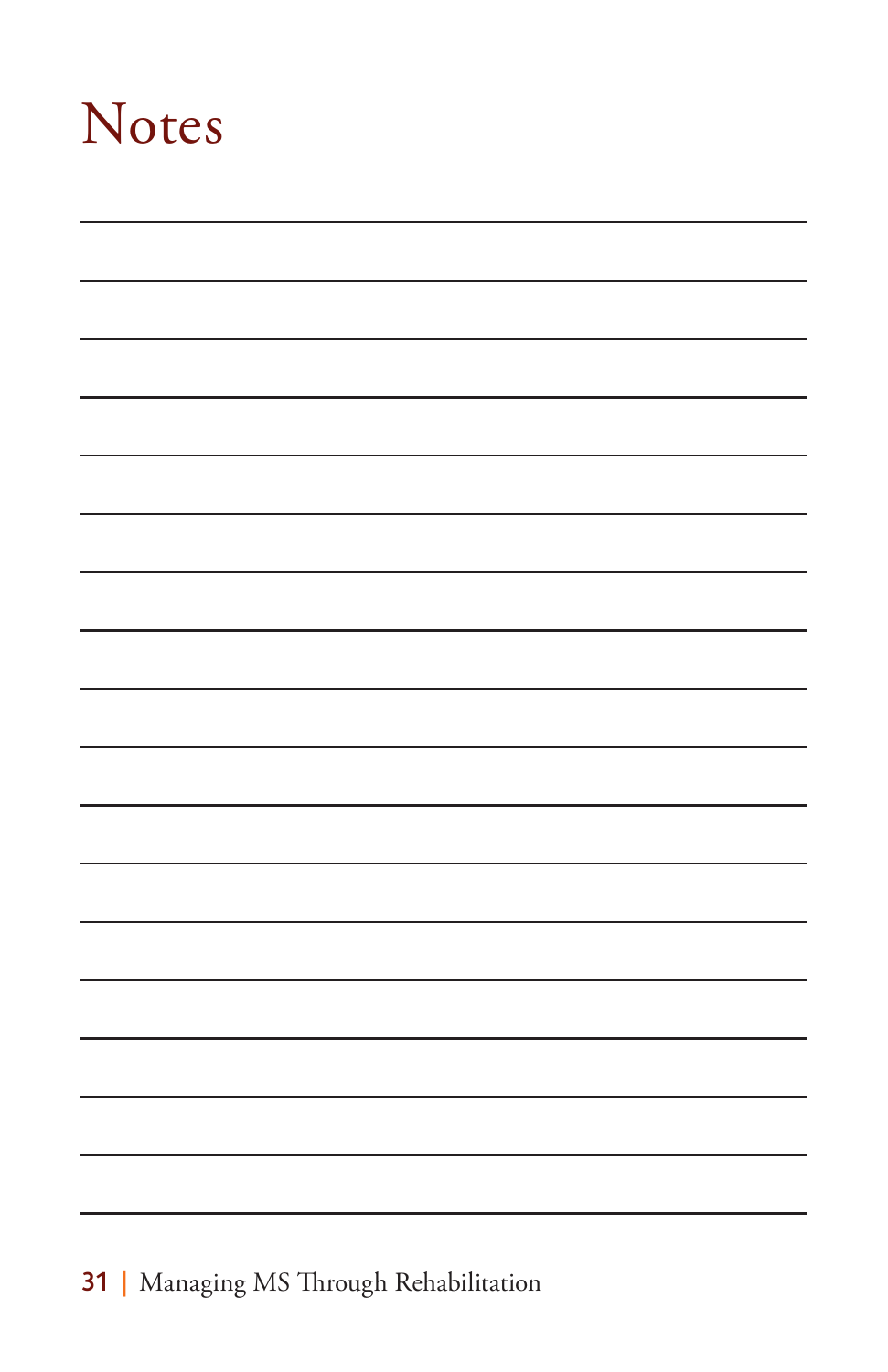The National Multiple Sclerosis Society ("Society") is proud to be a source of information on multiple sclerosis related topics. The information provided is based on professional advice, published experience, and expert opinion, but does not constitute medical or legal advice. For specific medical advice, consult a qualified physician. For specific legal advice, consult a qualified attorney.

The Society does not endorse products, services or manufacturers. Such names appear here solely because they are considered helpful information. The Society assumes no liability for the recipient's use of any product or service mentioned. The Society does not independently verify whether the information provided by each service provider is accurate. The Society undertakes no responsibility to verify whether the service provider is appropriately licensed and certified and has applicable insurance coverage.

Early and ongoing treatment with an FDA-approved therapy can make a difference for people with multiple sclerosis. Learn about your options by talking to your healthcare professional and contacting the National MS Society at **nationalMSsociety.org** or 1-800-344-4867.

The Society publishes many other resources about various aspects of MS. Visit **nationalMSsociety.org/brochures** or call 1-800-344-4867.

### Other popular resources include:

- ADA and People with MS
- Controlling Spasticity in MS
- $\blacksquare$  Driving with Multiple Sclerosis
- $\blacksquare$  Exercise as a Part of Everyday Life
- Fatigue: What You Should Know
- $\blacksquare$  How to Choose the Mobility Device that is Right for You
- Stretching for People with MS